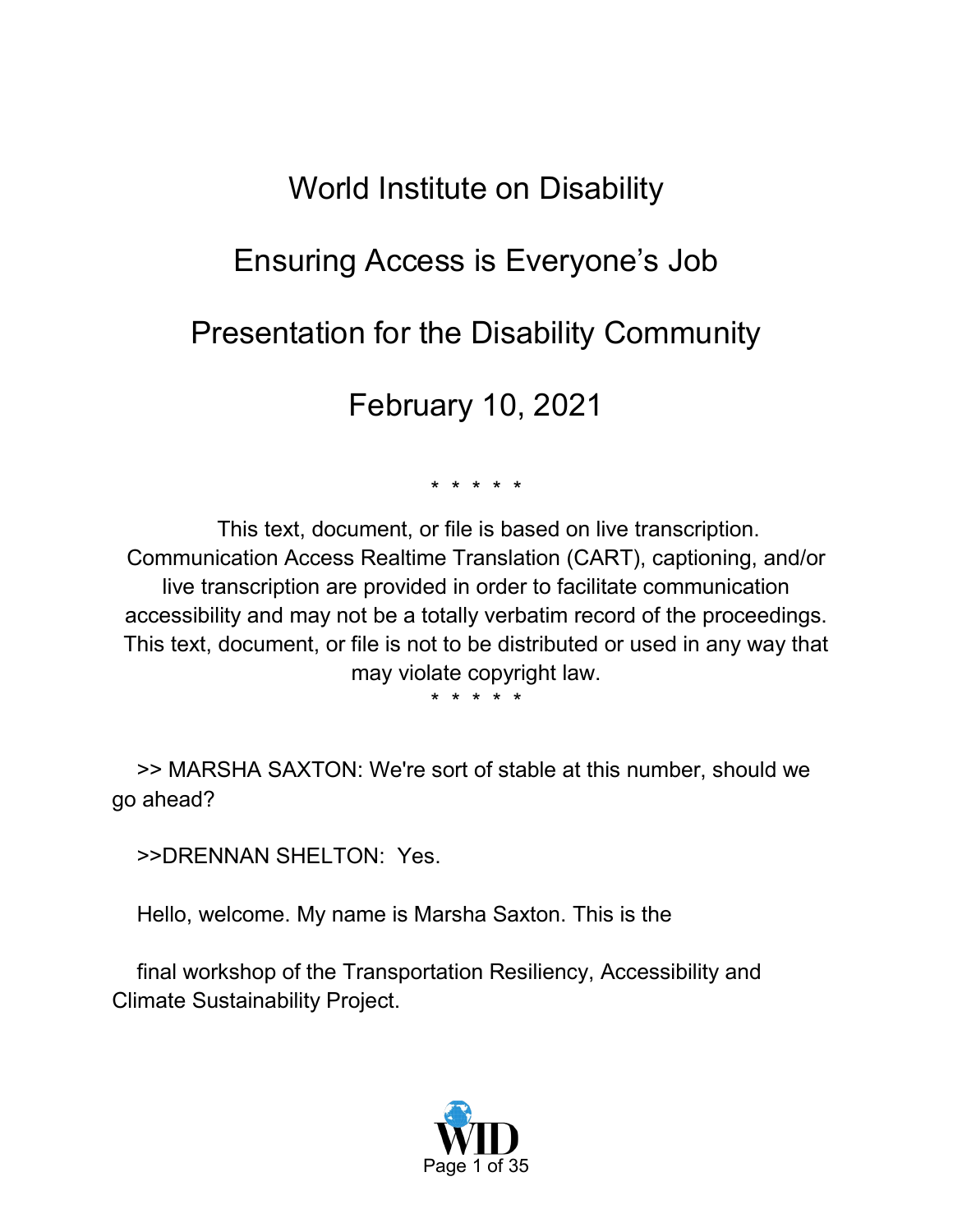Collaboration between the World Institute on Disability and the Metropolitan Transportation Commission. Our sponsor is the California Department of Transportation, Caltrans.

Our theme is ensuring access is everyone's job.

And this particular focus is for the disability community. Last week we had a workshop similar to this but it was for the transportation community, transportation managers, and people interested in improving from the MTC side.

I would like to briefly introduce a few people. We have several panel members, but right now I'll just introduce Drennen Shelton and Shimon Israel.

From the Metropolitan Transportation Commission. Hello.

And Kat Zigmont is my co-worker at the World Institute on Disability.

Then we'll proceed. Today's agenda for our purpose, quick introductions.

We're going to briefly review TRACS project deliverables, talk about our goals.

We'll talk about our outreach efforts and findings. We have speakers. And we're going to address the issue of transportation advocacy in our call to action.

This is who we are. A two and a half year research, policy analysis and public education initiative to improve collaboration between transportation agencies and people with disabilities.

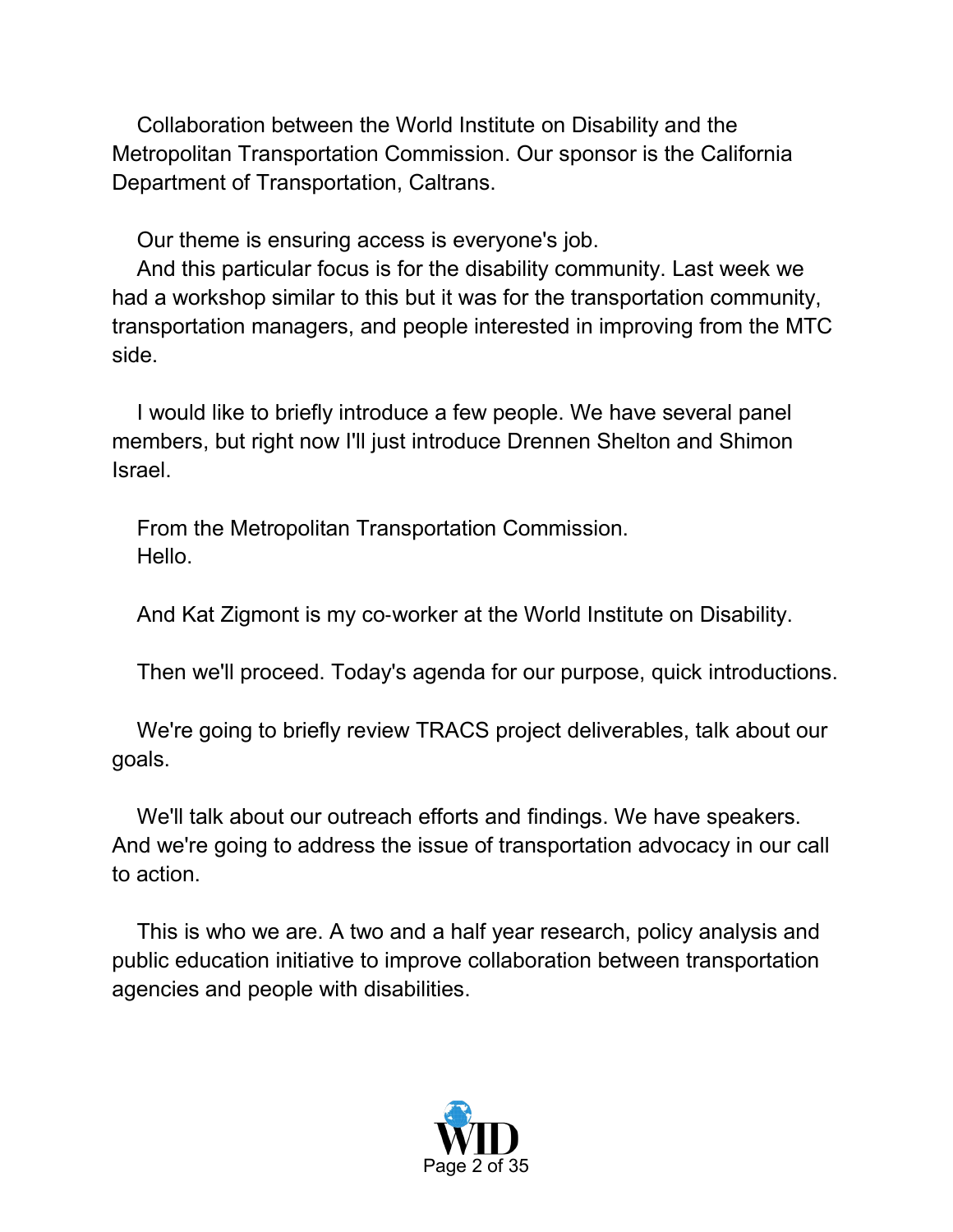In the 9‑County San Francisco Bay area, which includes Alameda, Contra Costa, Marin, Napa, San Francisco, San Mateo, Santa Clara, Solano and Sonoma.

And I realize I want to thank you Lori our realtime captioner and speak a little more slowly. Thank you, Lori.

This project is funded through the sustainable communities focus of Caltrans SB1 grant program and we want to thank Caltrans for your commitment to accessibility.

Accessibility for people with disabilities.

Our achievements of this two and a half year project include the creation and participation of our policy advisory board, who are local people in the nine counties who have contributed their knowledge and expertise and help guide our process. We are in the midst of the last completion of our research and our documents which we'll soon be posting on the website at the World Institute on Disability site. We conducted a number of community workshops and events over these two years, and this our final workshop and our dissemination of resources for this project.

And our goals today are as our final workshop to offer summary of our outreach process and our findings. Other slogan is addressing the issue of transportation advocacy. Our slogan is "Ensuring access is everyone's job" including people in the disability community and transportation community and we'll have some time for sky is the limit brainstorm, for future transportation ideas.

And imaginings and dreams. And a call to action.

That's yours, Drennen, go for it. >> DRENNEN SHELTON: Yes. To begin with, we wanted to tell you about our outreach efforts for this project.

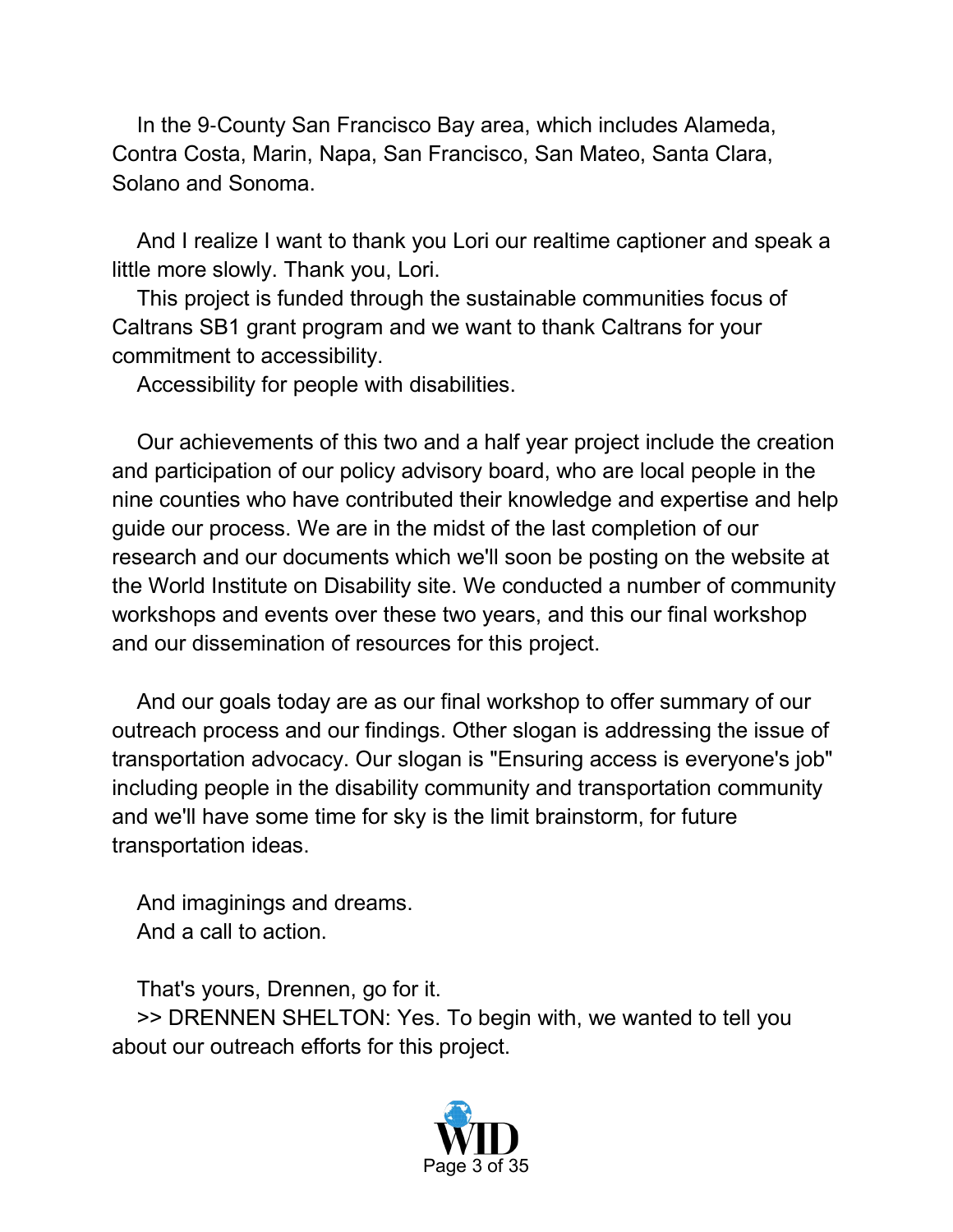Our goal was to gather key transportation‑related themes in the lives of people with disabilities that affect all areas of daily life.

Like employment, housing, socializing, and medical needs.

At the outset of the project, we established an advisory group that provided guidance and input throughout the project. This group reviewed our project deliverables, helped to identify opportunities for outreach and reviewed our findings. The group was made up of activists, advocates, Independent Living Center staff, transportation providers and emergency services.

The first type of outreach we conducted was one on one interviews. WID staff conducted 13 in depth interviews in private settings that allowed participants to give personal anecdotal information on their experiences. Eleven of the interviews were with people with disabilities.

And two were with transportation providers.

The second type of outreach we conducted was focus groups. WID and MTC staff

conducted five focus groups around the region.

These consisted of small group meetings with people with disabilities.

As well as a few caregivers, disability experts, and transportation providers. The small group atmosphere allowed participants to give personal and anecdotal information about their experiences.

And it allowed participants to build upon each others stories and ideas for improvement. While all the focus groups included participants with varying types of disabilities one of the focus groups was mainly with people

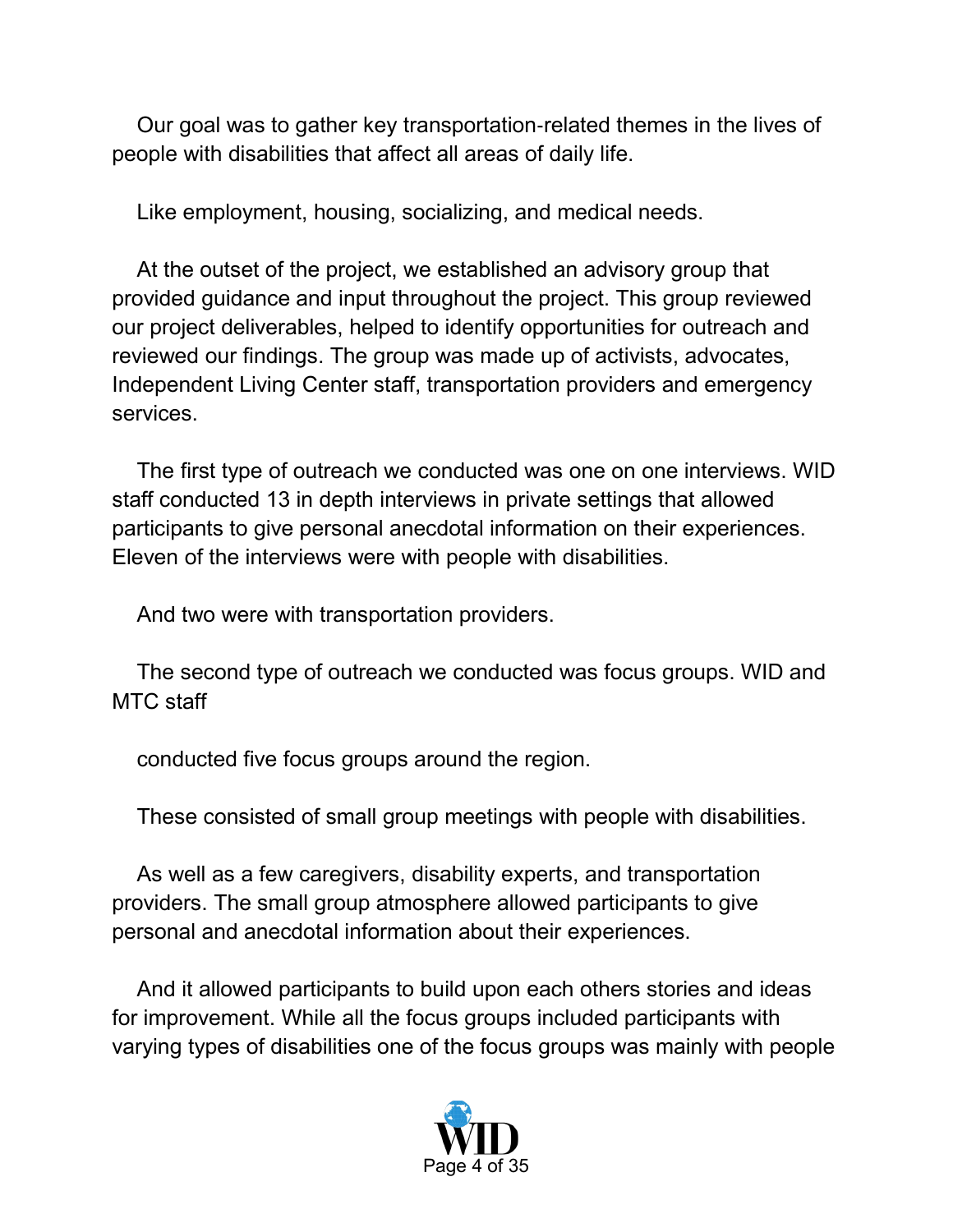with visual impairments. Third we hosted two workshops on barriers within the existing transportation systems and how best to make changes.

The first workshop focused on transportation professionals, those involved in making decisions about our transportation systems.

And the audience for the second workshop focused on people with disabilities, disability advocates and those who represent the disability community. Last, WID developed and distributed an online survey to reach a broader range of stakeholders in our region. There were a total of 375 respondent, they were asked about disability type, vehicle access, and use of transportation modes. Additionally, respondents were asked about specific factors related to their fixed-route transit and Paratransit use.

The population of all of our participants was diverse with respect to disability, age, income level, race, and geography.

The types of disabilities included mobility mobile impairments, vision impairments, chronic illness and pain, and developmental disabilities.

Intersectional categories with respect to disability included people with mutliple disabilities, disabled parents,

parents of disabled children, and seniors with a wide range of agerelated impairments.

The age of our participants ranged from 22 to 81 and our participants came very close to reflecting

that of the Bay Area including approximately 40 percent people of color and languages spoken other than English.

Our participants were from a range of income levels and lived throughout the Bay Area.

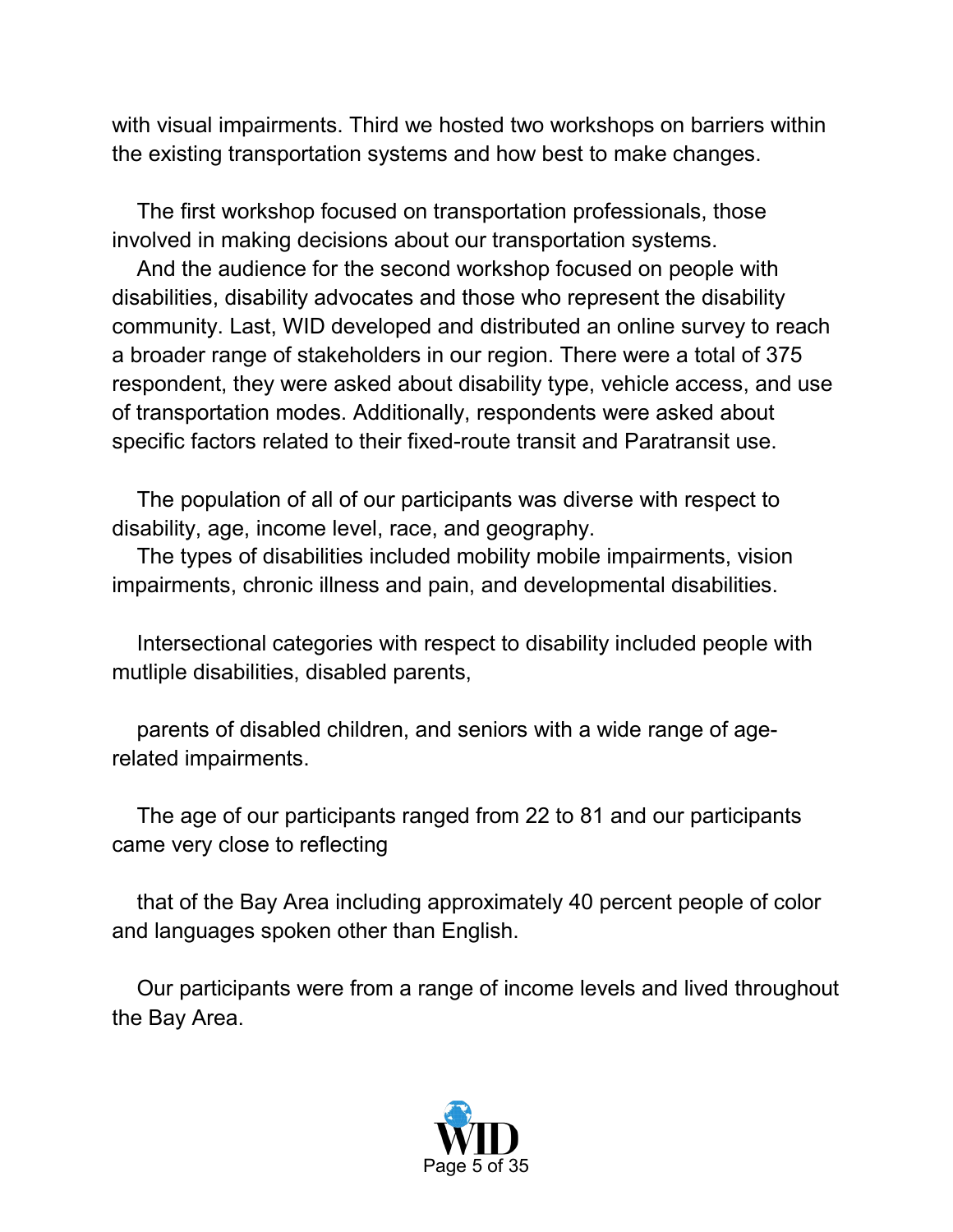Now I'll turn it back to Marsha who will run us through what it is we heard from you.

>> MARSHA SAXTON: Okay. This is the crux of the ‑‑ this is the outcomes and the specifics of

the feedback we've gotten from the disability community.

So it's structured in terms of different categories, whether it's the type of transportation vehicle or issues that emerge.

So for fixed route, which is buses, trains,

this is really important that we engage the disability community early in taking input and this is the biggest challenge and outcome and emphasis for today is we need to create this engagement, this connection, this communication, between the disability community and the transportation agencies and MTC people.

So infrastructure issues, that's the built environment.

People spoke of the lack of signage and auditory guidance, especially if there's some kind of disruption, repair and so on. The elevators, a really big deal, when you have to move through inches of urine, the elevator is broken down, delays, not getting adequate information ahead of time so you don't even know what station you can use.

These kinds of things are really, really challenging.

The next category is driving training issues. Not acceptable to pass up people in wheelchairs at stops for whatever reason. That was a significant complaint.

And truly an outrage.

There are sometimes safety failings related to lift securement, tie‑downs and not giving enough time for people with disabilities to be seated safely.

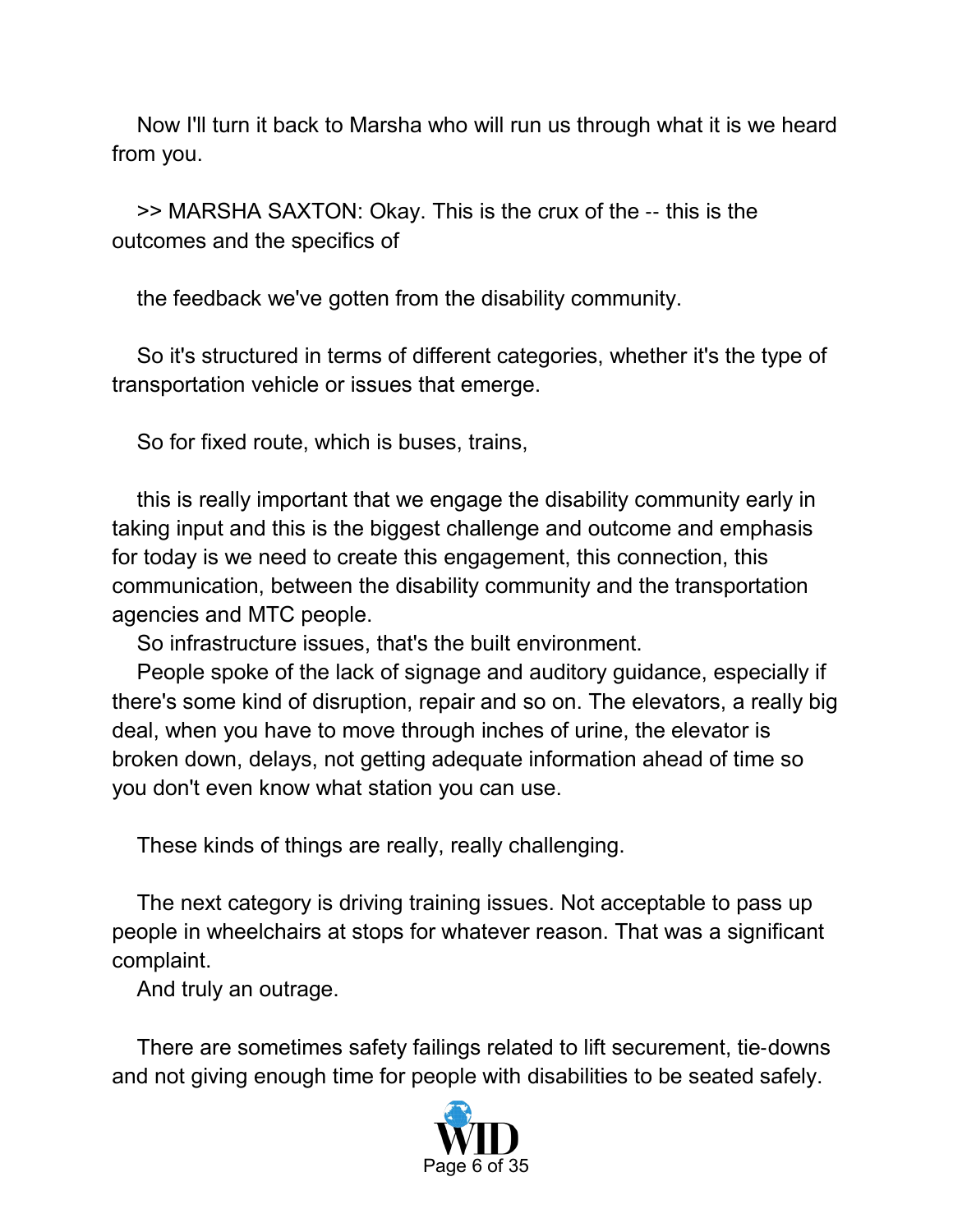Sometimes drivers are not skilled or trained dealing with other passenger issues such as passengers not respecting disabled seating and so on.

And then the issue of conflicting needs regarding accessibility.

You know, sometimes the accommodation for one individual with a disability requires circumstances that may not work for somebody else. And there's not clear solutions sometimes.

So that's an ongoing issue for input, for negotiation, for thinking on the spot about what's going on work for those individuals who may have somewhat conflicting needs.

Okay, Paratransit. Big issues.

For those of you who are paratransit users, you know what we're talking about. There are unclear and difficult eligibility process for the application. Huge challenges of scheduling and delays.

Like if things change like a flight or doctor appointment which may often change, how do you handle that need for quick response and renegotiating and rescheduling.

The trips a-- the regional trips across County lines, transfer trips, different jurisdictions may result in hours‑long waits.

There are issues around curb to curb problems where individuals with disabilities are picked up somewhere and then dropped off somewhere without appropriate assistance to where they're going.

You know, into their home, that may be a ways away.

The community of parents with disabilities and parents of disabled children are poorly served. There are not clear regulations. It's unclear sometimes what the roles of the drivers are. Parents may be carrying a lot of things.

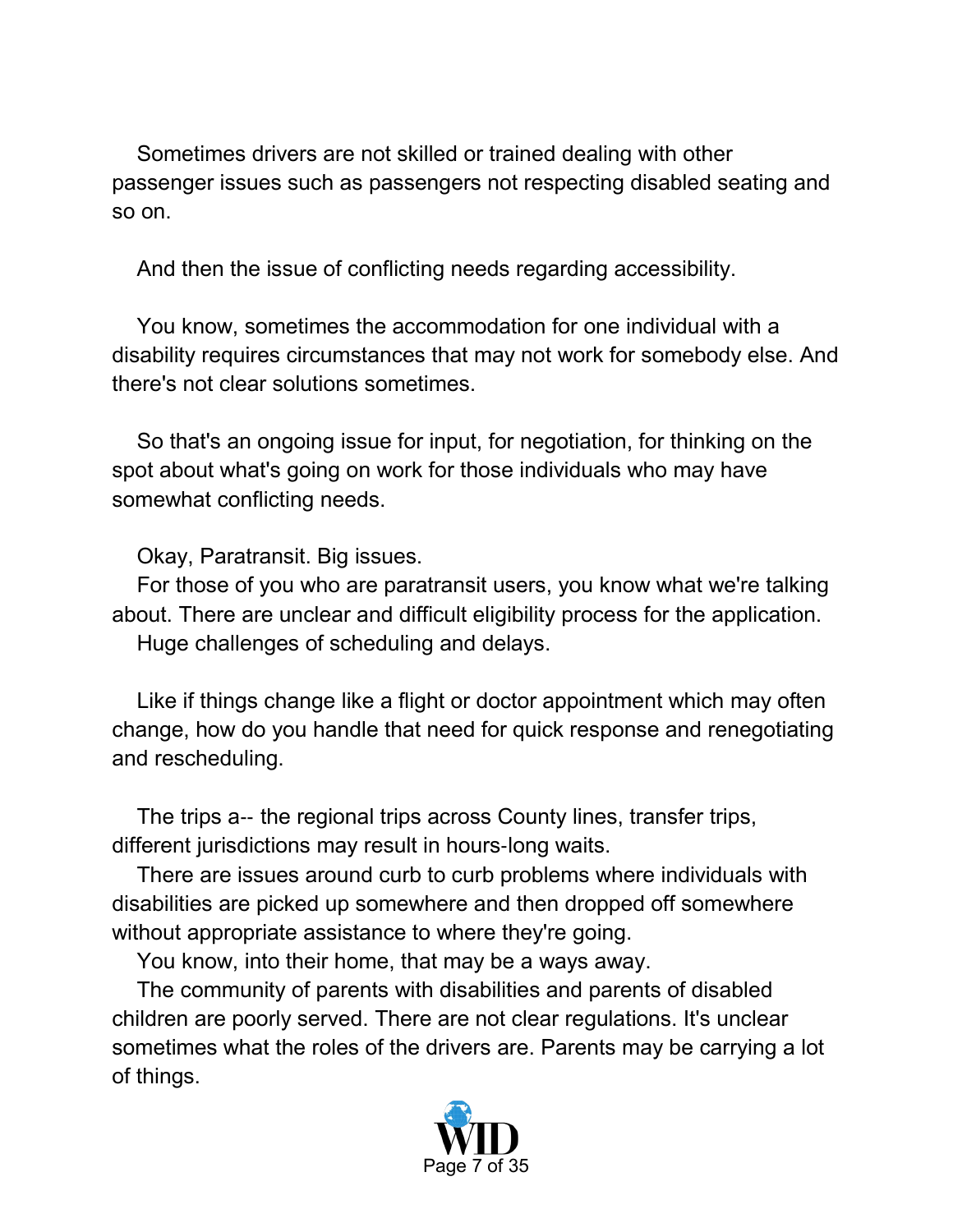You know, the baby seat, the diaper bag, and so on, and holding hands of children in wheelchairs.

So that needs to be addressed and clarified. Yes, huge disparities across the providers, there are many different kinds of agencies, even within one County, so learning the rules and negotiating, creating policy that works across these disparities is a huge challenge.

With regards to private transportation, we're still hugely struggling with a lack of wheelchair accessible cabs and ride hail services, it's still very expensive.

So the cost as well as the accessibility are big challenges. Now we'll go on to the TNC's.

Over to you, Drennen.

>> DRENNEN SHELTON: We wanted to take this opportunity to update you that there may soon be an increase in

private accessible ride hail services.

So back in 2018 the governor signed into law the TNC Access for All Act. TNC stands for transportation network companies, which are those app based ride hail services like Uber and Lyft. The law made the California public utilities commission responsible for implementing a program for TNC wheelchair accessible service. Under this program, transportation network companies have been charging customers a ten cent per ride fee, and all of these fees are being deposited in County‑based pots called Access Funds.

Those funds will be spent in the County where the trip originated. Both Uber and Lyft had been starting or increasing their wheelchair accessible services around the state, but in the next year, we'll see an increase in these services with more providers as those access funds start to be spent.

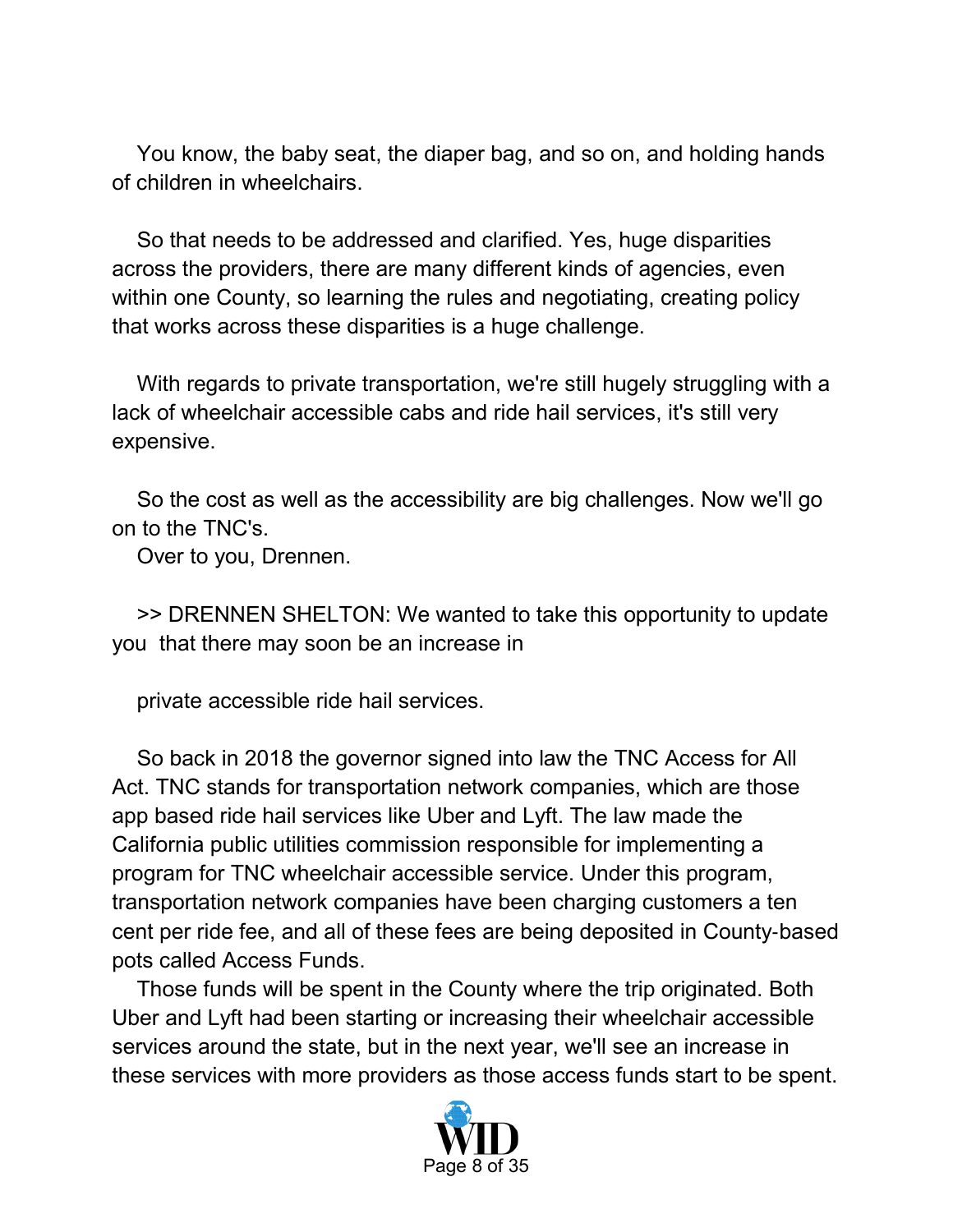And you can find more information about this program on the California public utilities commission's website. Which is:

cpuc.ca.gov/tncaccess.

You can also search for TNC access for all and you'll be able to find the California public utility commission's website, where they'll talk about that.

So let's change gears a little bit. We've got a couple presentations for you. Our speakers will talk to their experience working with or through advisory boards and councils. We'll have a Q & A session for our speakers when they're done speaking.

So feel free to type questions into the Q & A box as we go.

First we have Annette Williams, who has directed accessible services at the San Francisco Municipal transportation Agency since 1990, her team is responsible for accessible to SFMTA's fixed route system, including trolley and diesel bus, light rail, historic street cars, cable car services, her office manages the contract for San Francisco paratransit and she's also responsible for overseeing accessible design and review for transportation related capital projects for public transit, bicycle, parking and pedestrian access in the public right of way.

Annette, thanks for being here. Take it away.

>> ANNETTE WILLIAMS: Thank you. It's nice to see you, I don't know if people can see me, crazy with these screens.

It's nice to see people that I know on the list of participants and people who have worked with us in terms of advisory committees. What Drennen and Marsha asked me to do was just to talk about how input from people with disabilities and older adults or seniors is crucial to our success in terms of really having services that meet the needs of these groups.

Next slide, please. For those of you who aren't familiar with MTA, one of the unique things about San Francisco municipal transportation agency is that we not only run the public transit system, but we also and paratransit but we also manage a lot of the other transportation functions, so it gives

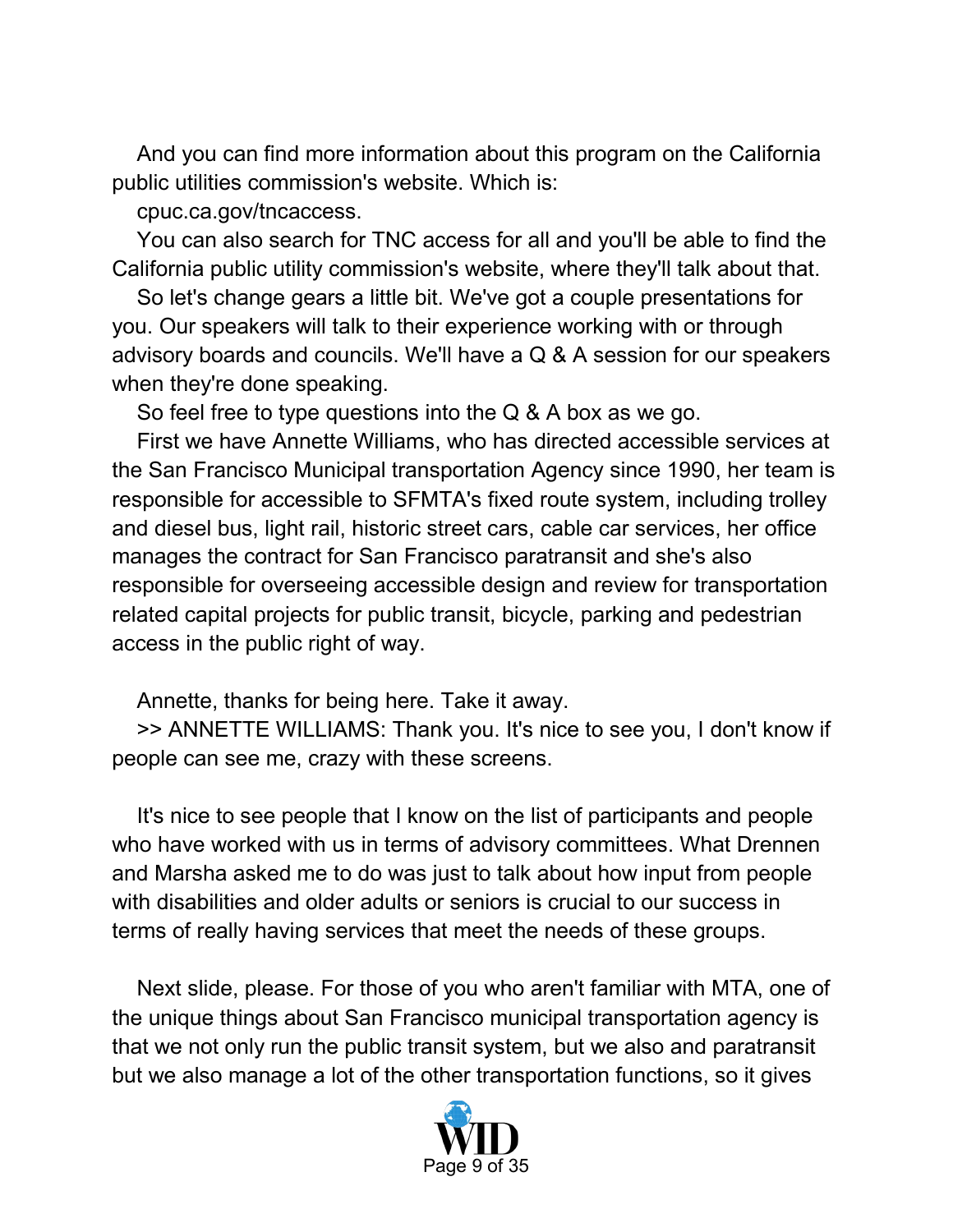us no excuse in terms of getting things coordinated and worked together. For instance, we oversee the taxi regulation as well as bike lanes, bike share, car share.

So all of the streets, parking, audible signals, all those kinds of things.

So we should have better chance at getting them to get to work together. Next slide, please.

Just to talk a little bit about our mane advisory committees in ‑‑ main advisory committees in term of disabled access and access for seniors, we have the Paratransit coordinating council been around over 40 years and has been instrumental in making sure we have the Paratransit system that meets the needs. Not only meeting the law in terms of what the ADA requires but also meeting the needs of our customers and San Franciscans, that committee meets every six weeks. We also have subcommittees for each mode of service, we have taxi, SF access, more of the traditional ADA van service and group van.

What's I think somewhat unique about our committee is that we have a lot of participation by stakeholders, people with disabilities and agencies that serve people with disabilities and seniors, but also drivers and providers, so that we're able to get down into the nitty‑gritty especially in the subcommittees about policies and procedures and what actually happens out there on the street. So I think that's been really important. We also have the multimodal ax not advisory committee that advises us in all the other MTA programs. Mainly it's Muni but also in terms of bike lane or parking and some of the other policies the MAAC committee is also involved in those as well.

Drennen asked me to give a little bit of background on disability advocacy and history. I think probably most of you on the call know this as well as anyone.

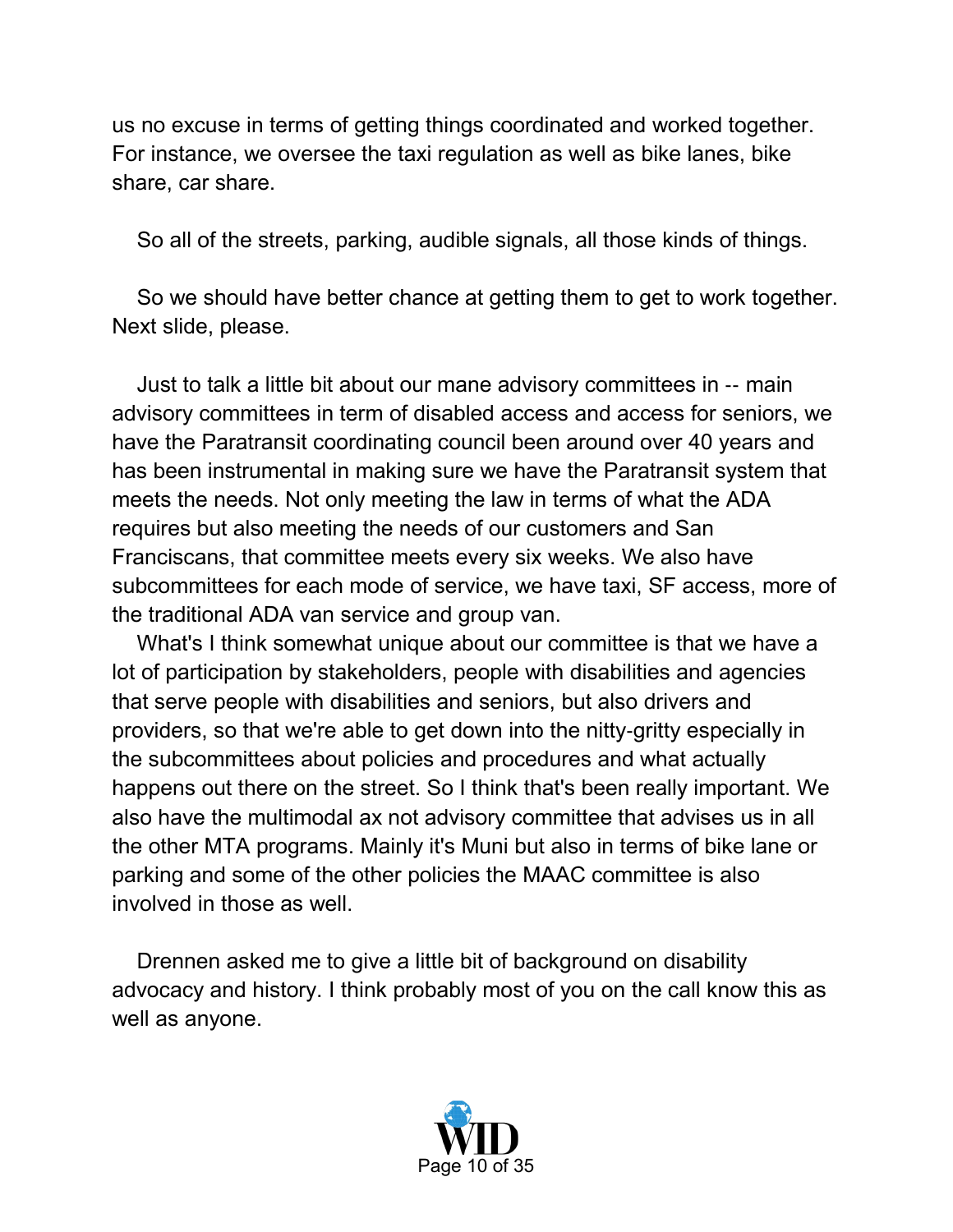So I won't spend a lot of time. But for anyone who may not be as aware of what's happened in terms of disability advocacy, we are only where we are right now because of advocates and because of people with disabilities who really put themselves on the line to push for accessibility and I'm sure most people are aware that back in the late ‑‑ well, in the early '70s, the 504 regulations were passed, saying people with disabilities could not be discriminated against in programs funded with federal dollars.

But what happened was nothing.

That was in that legislation but there were not any regulations to put out how was that going to be followed through on. There was a lot of frustration on the part of people in the disability community.

And there were demonstrations across the country in 1977. The largest one was in San Francisco and there was a sit‑in, a 28‑day sit in. I highly recommend checking out the movie Crip Camp if you haven't seen it, it's on NetFlix, and it gives a lot of this history and kind of the back story of what happened in many groups of people with disabilities prior to that that helped that movement and that work.

After that, they did adopt regulations under 504 and that was called "local option" in terms of transit where transit agencies could decide whether to either do Paratransit van and taxi or van services or fixed route accessibility, lifts on buses and other measures to make the fixed route system accessible.

And I think there still was not a lot of action. You know, I think only California and Michigan had state laws that required lift on buses for all new buses that were purchased. But there was still not a lot happening. And that led to the ADA. And obviously the ADA addresses much more than just transportation, but I think transportation was one of the frustrations that people with disabilities had that they still were not seeing good accessibility and ability to get around.

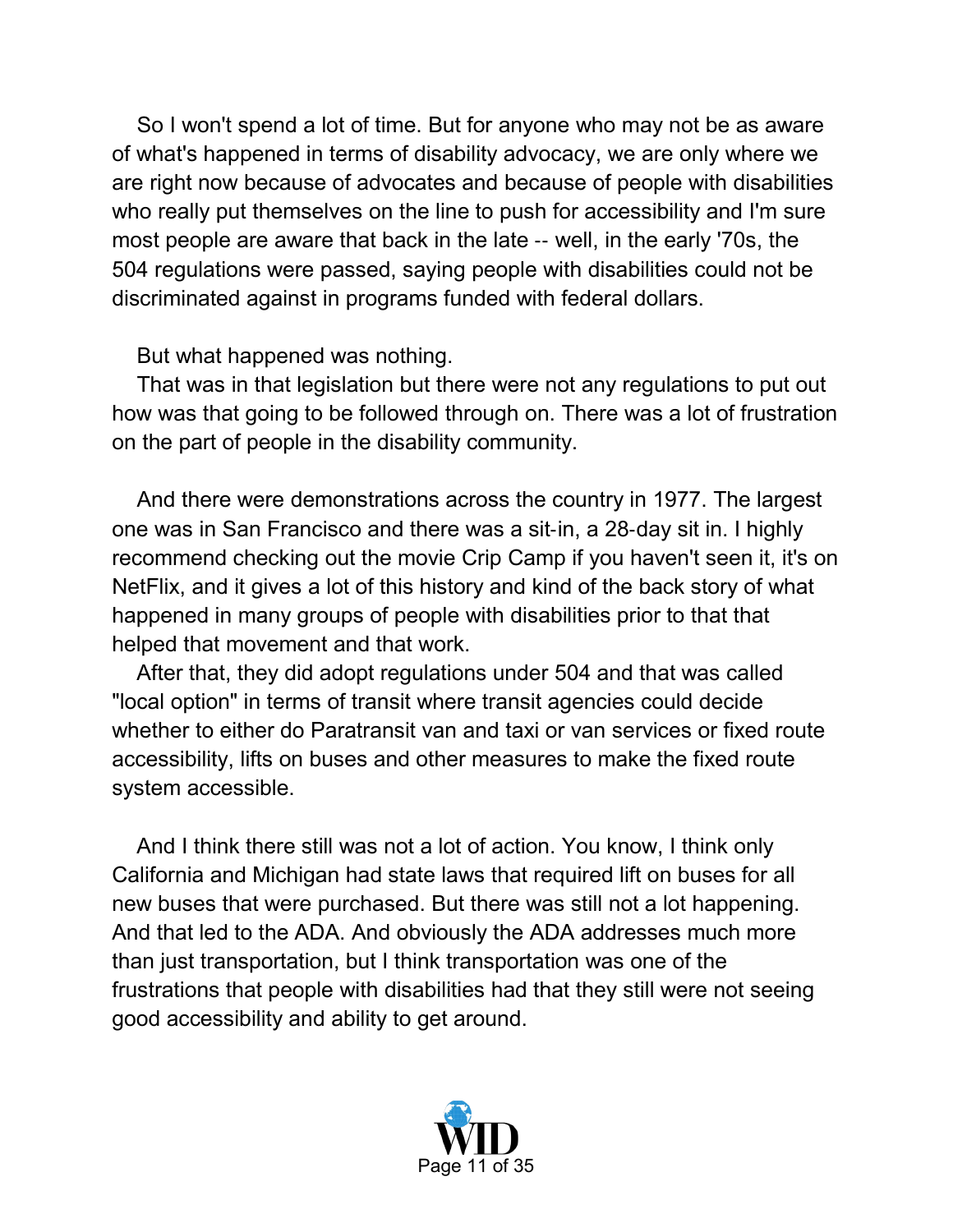And it's very hard to participate if you don't have access and transportation.

So next slide, please.

This just shows you some old photographs that we had back from our early days of accessibility.

You can see Art Agnew, earlier mayor, and there are descriptions of all of these pictures that Drennen has distributed to people who have vision impairment.

So I'll quickly go over explaining them.

But there are alt text descriptions. This is one of our early buses, kind of, what do you call it, ribbon cutting.

And our two times before now light rail vehicles, the Boeing vehicles. Since then we've had the Brada and now we have the Semens. And some other examples of where things with the disability community have really worked with us in terms of accessibility.

In the lower left side, there's a picture of a manual ramp being deployed from our F line street cars, they're historic street cars to a wayside platform. Next slide, please.

So when I think about some of the really important factors in terms of working together with people in the disability community and listening and hearing and taking actions, one of the important things is building relationships, because not only is it important for people who are working in the transit agencies to really have ongoing relationship with people with disabilities so they understand things, but vice versa, so that there's a level of trust there and it makes it much easier to move forward. And I think even more importantly is having people with disabilities in positions in transit agencies, you know, themselves as planners and managers, and that's always the best way to get input because then you're getting it all the time. But those relationships I think are really important. Another thing that comes up a lot is inches matter. You know, geometry matters. And one of the things, it's one thing to say oh, it needs to be 30 inches wide. But it's

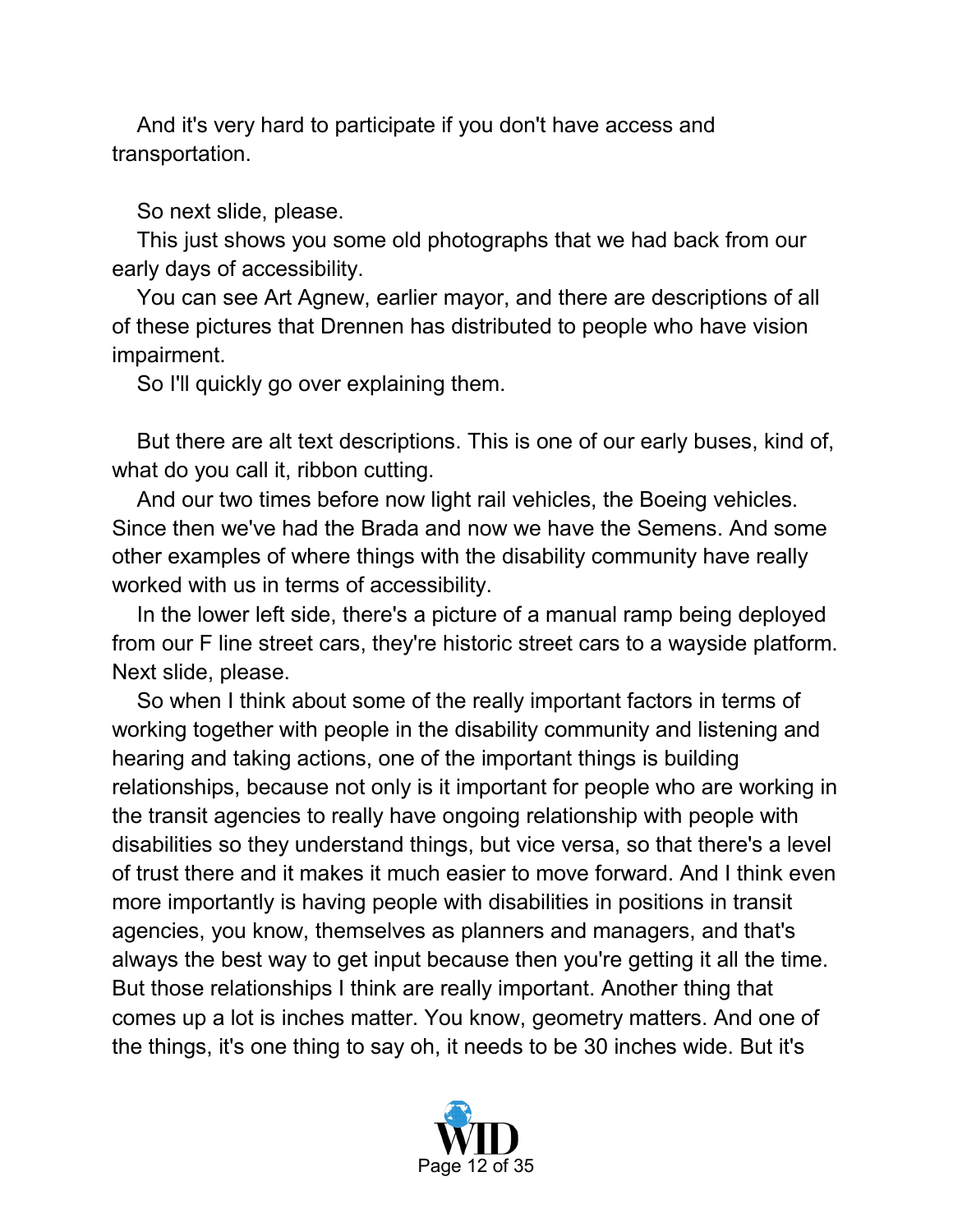much different to actually try it out with people and figure out, well, how do you get to that 30 inch wide space?

And what does it take in terms of a manual chair versus a power chair?

And we've found we've gotten so much information from actually working and trying things out and seeing what works and what doesn't work.

It's really important to do that in the real world.

And then the third thing I think is really crucial is finances.

You know, we can't really get projects done if we don't have the funding to do it.

And often, you know, we come in late in terms of accessibility or we're not consulted early enough.

And when new funding measures are contemplated, we need to be advocating for accessibility and for the needs of seniors and people with disabilities and I know many of you have, I know Bob Clanhold has and I'm sure many of the others I don't know from other counties, that having the funding to be able to follow through makes a big difference. Next slide.

I wanted to talk about a few examples of things where input from the disability community was so crucial to getting something that worked well. I don't know if you all remember back in the early days when they first started doing low floor buses, the ramp just started at the door and went, you know, straight out from there. And it wasn't very long. And so what this meant was, it could work okay at a curb, you know, if you were at a six inch curb because there wasn't too much of a slope between the bus when it was kneeled and the ramp at the curb. But if you had to deploy the ramp at the street, it was almost impossible to get up. If someone was trying to get up in their wheelchair often they would be up on two wheels. It wasn't

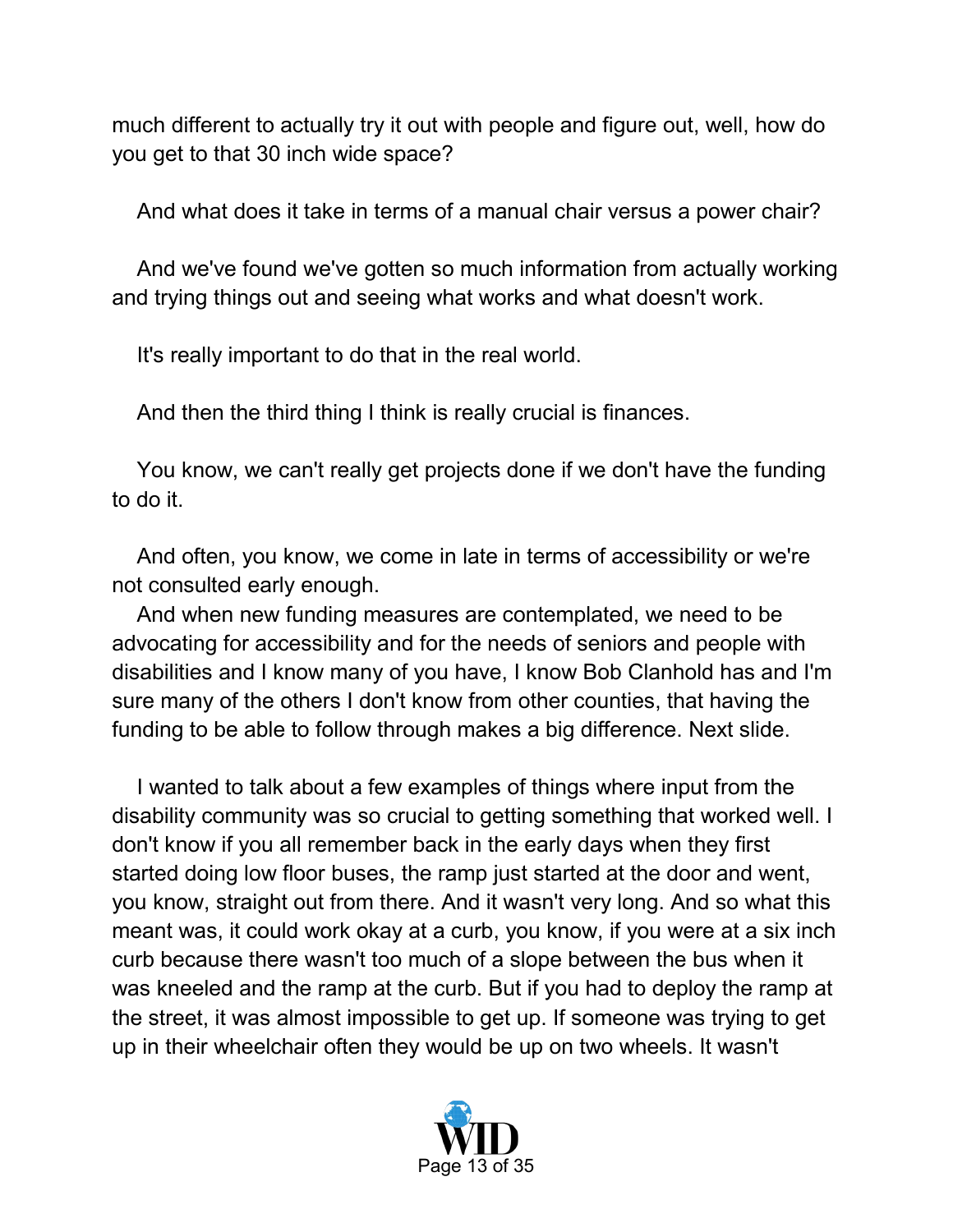something the bus manufacturers were really concerned about until we said this doesn't work.

There will always be cases where someone needs to get on from the street. Obviously it's more ideal to get on from the curb but we need to design a ramp that works better in all circumstances.

One of the answers was this one which is a bifold, there are two pictures of different people in wheelchairs, Marina and Roland using a bifold ramp that provided then longer length so that the slope was not as steep. Another ramp design included the ramp surface all the way into the vehicle, so that you had the length all the way from the fare box to the street. And that made it work better. Next slide please. Another example is securement areas. When bus manufacturers originally started making buses, they generally put the securement area right next to each other and if you try to think about how you get into a securement area if you're having to turn around, if there's another wheelchair user right next to you, it's very difficult.

But if you stagger the securement areas and you have longer distance in each securement area, it makes it much easier to make those kind of maneuvers.

So in terms of our bus specs, we always stagger the two wheelchair securement areas so that it's easier for people to navigate and that really came from trying with many different people and different types of chairs how it worked in terms of the real world. Next slide, please. Another example was one of our advisory committee members Joel Mcguinness who is pictured here said when I want to make a complaint or I want to give a compliment to a driver I don't want to have to ask the driver what the bus number is, I want to be able to get that on my own independently so we came up with a little I guess you would call it like a plate that we put behind the operator at on all of our vehicles that has in raised letters as well as number in Braille so someone can find out the number of the bus without having to ask another passenger or the driver. Next slide, please. This next slide shows pictures of some of the things we've done with our advisory committee over the years. One was having a single flip‑up seat. Normally you have three flip up seats for a wheelchair user but a single flip up seat can be really helpful for someone who has a walker, so they could flip that

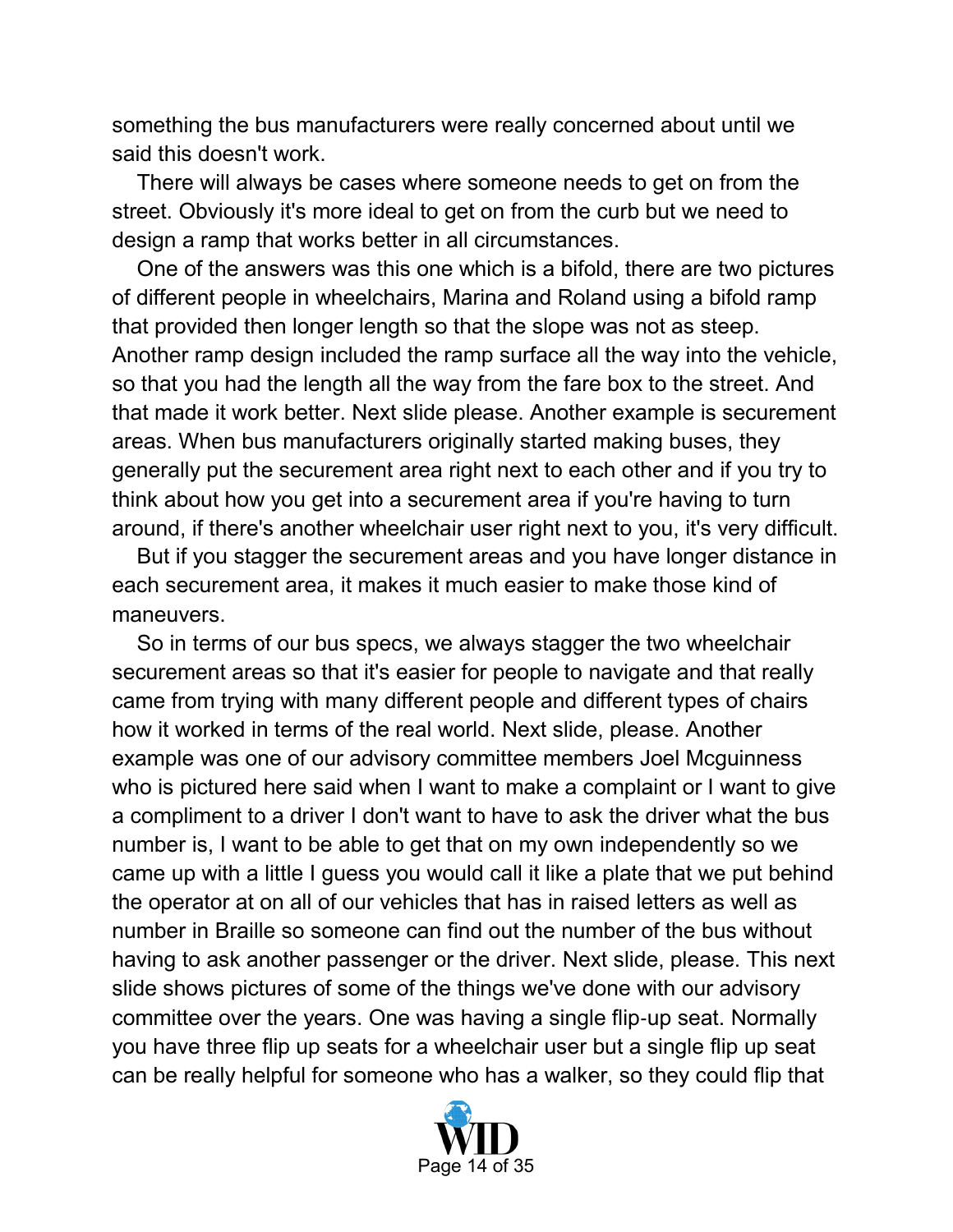seat up and put that walker in the position and get it out of the street, out of the aisle way and that's helpful to them. Another is our manual bridge we have.

That bridges from wayside platforms into our historic street cars and we try that with many different people with disabilities to come up with a very simple design but that works well and gives people access to these historic cars, you know, some of our advisory committee members grew up in San Francisco and saw these cars drive by every day and were never able to get on them.

So being able to get on these different historic cars, as well as getting from point A to point B. Another thing we did was like the stop request feature for the light rail vehicles.

Generally it's underneath the seat. This is the specific one for meeting account wayside ‑‑ needing the wayside platform. If you're an ambulatory person and want to get off there it's not convenient to be under the seat so we added another stop request specifically for the wayside platforms on the modesty panel. We're in the process of putting in new decals in the metro stations which will show where the front door of the light rail front car is when someone is going out into the surface that's the door you want to be in when you exit. Like our new line the Third Street line is accessible at all doors but out on the surface where the system was built in the early 1900s, the stops are only accessible at key stations with wayside platforms.

#### Next slide.

Another thing I wanted to mention is emerging mobility and I talked about it a little bit in the beginning, or maybe that was before our call. As many of you know, probably about a year and a half or two years ago a whole bunch of scooters were I would say dumped on the seats of San Francisco and people were leaving them everywhere, leaving them in the middle of path of travel having really significant impacts on seniors and people with disabilities so we were able to put in place a permitting program and part of that permitting program was very clearly to lay out parking guidelines and that we got input from people with disabilities on in terms of what makes sense.

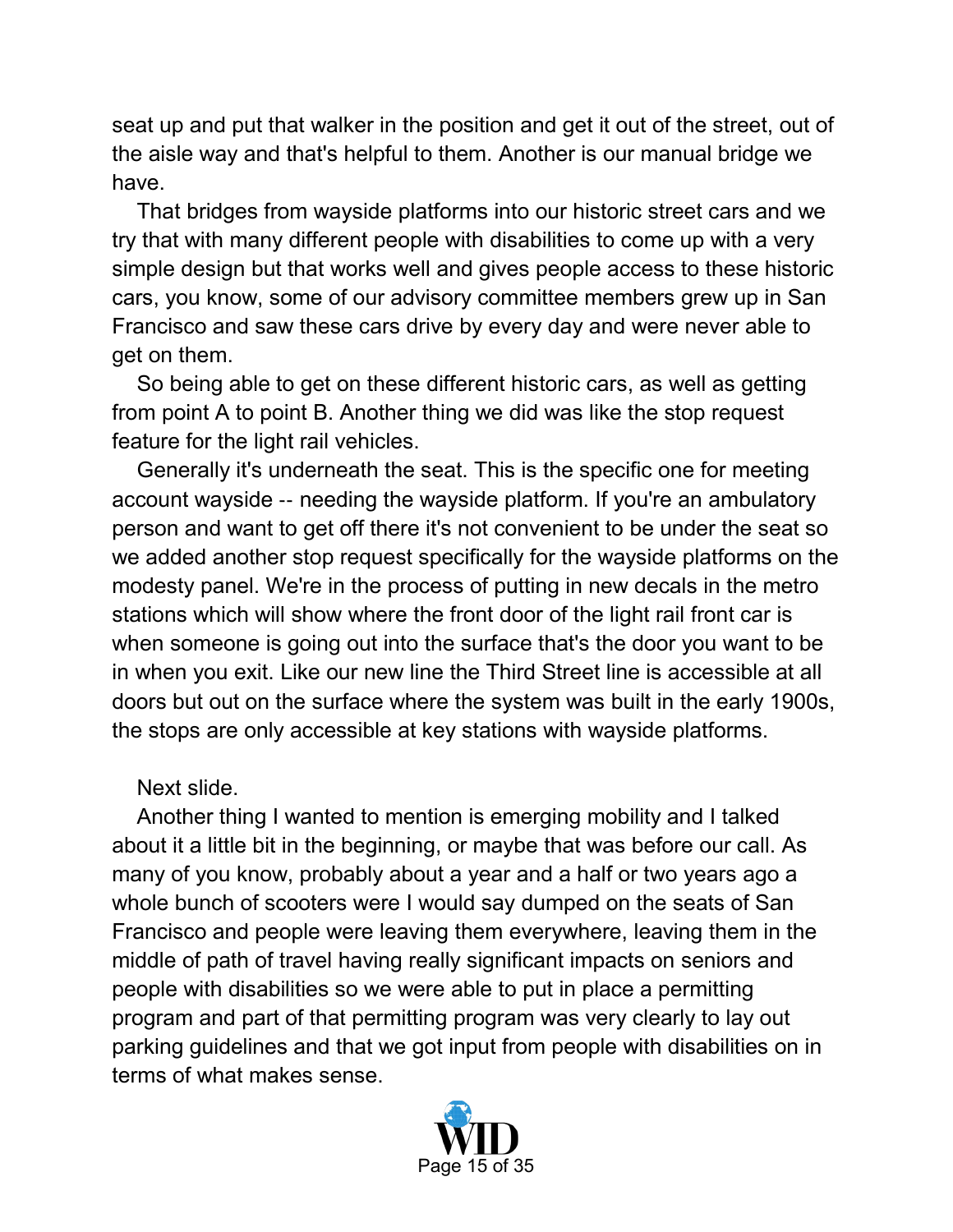What we came up with was requiring the scooters to be tethered to a bike rack or pole so it's more likely they'll be not in the main path of travel.

As well as having very strict enforcement requirements where the companies are fined when scooters are not parked appropriately. We've also started on a new adaptive scooter, which is part of the permitting process where each

permitted company also has to provide a pilot for adaptive scooters. So looking at how can these scooters be more usable for people with disabilities. We did a survey. We've gotten feedback - having a basket is helpful.

Having three wheels, lower picture on the left side, I'll explain, more like a tricycle where you can stand or sit and it has much better balancing in terms of if someone was to stand on it so we're looking at these different type of scooters that may make it more possible for people to use a scooter that couldn't use the more traditional small two‑wheeled scooter, also a pop-up for adaptive bicyclists in Golden Gate Park hopefully will start up again this spring where people with disabilities could come out and try out adaptive cycles, like a tandem cycle, side by side tandem, hand trike and BORP who is working very closely with us in the east bay is going to be helping people with sizing and making sure we have get the right bicycle for them.

We did this pre-COVID as well but we'll continue it after that. Another area of emerging mobility is TNC's and Drennen talked a little bit about that. But we've been very strongly advocating with the disability community for accessible TNC services and working with the CPUC on implementation of the access fund. Now since July of ‑‑ July 2019 already, time is flying with COVID, it's like it disappears, they've been collecting ten cents on every trip, which is going into an access fund, some of which is being used by the TNC's for -- TNC's for accessibility but if it's not all being used, it will be available throughout the state for accessible TNC‑type services.

Next slide.

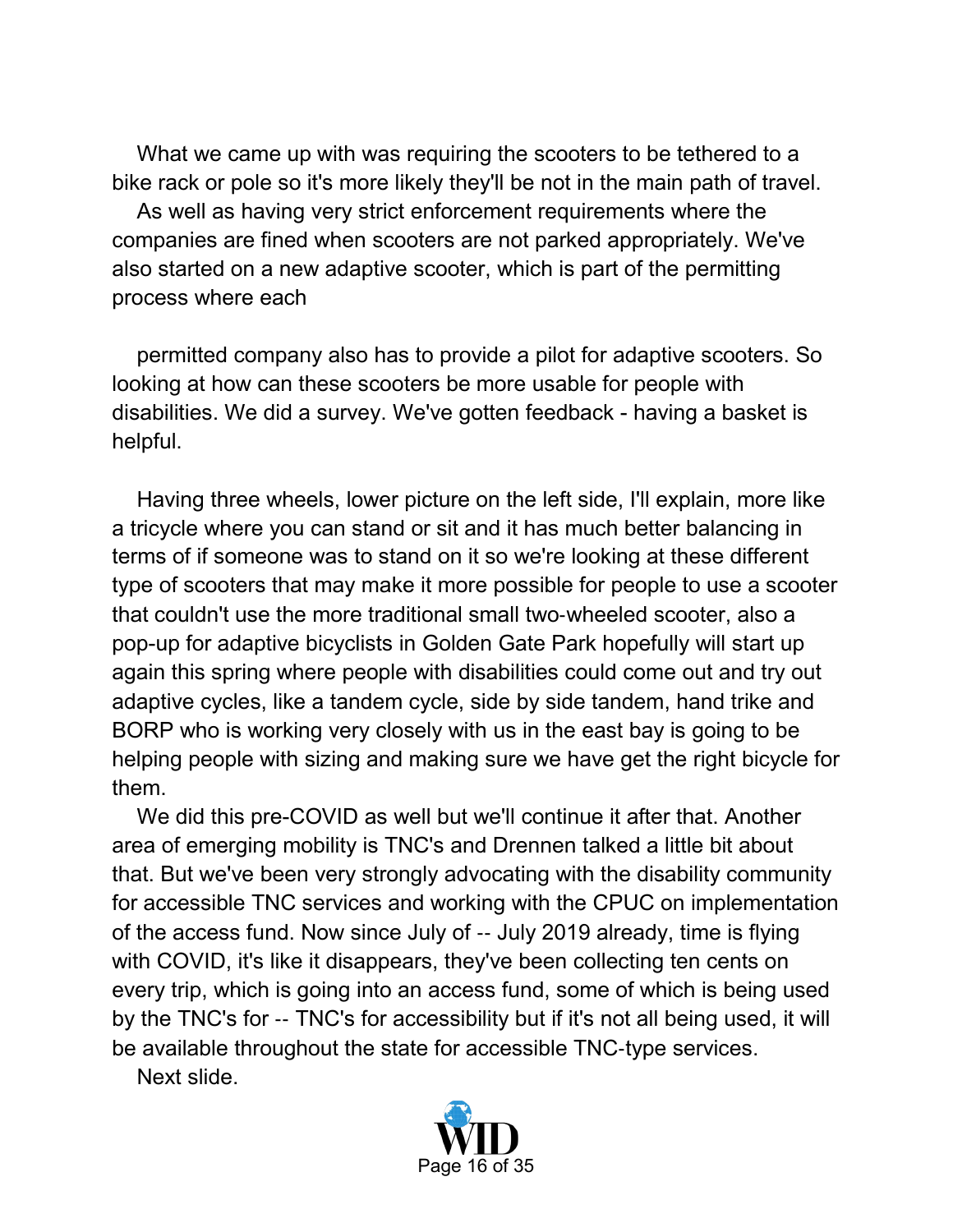Just one last thing I wanted to mention is with COVID, we've gone through lots of changes and Muni service was reduced some and we were really concerned about seniors and people with disabilities getting being able to do their essential trips even if the bus line was further away than it had been, so we implemented essential trip card program and that really came out of all the work that had been done by consumers and the managers of the program prior to workout any problems that we had with existing paratransit program that used a taxi debit card.

So because of that, we were able to stand up this program in about three weeks time.

Which I'm sure we never would have been able to do without all the work that had been done prior.

So now we have about 3200 seniors and people with disabilities in San Francisco who are using this card to do other essential trips, maybe a medical trip or shopping trip during COVID. Next slide. Another thing I think is really important is celebrating the work and thanking advisors because it's a lot of work and it takes a commitment from people and one of our PCC members said we should be having an appreciation luncheon every year so we've been doing that for quite a few years now and we usually try to go a museum.

Get a docent tour and have a lunch and foster relationships outside of all the work we do.

But to really build on those relationships.

Next slide. There's my contact information. And then also in the following slide is links to our website to different parts of our website in terms of accessibility.

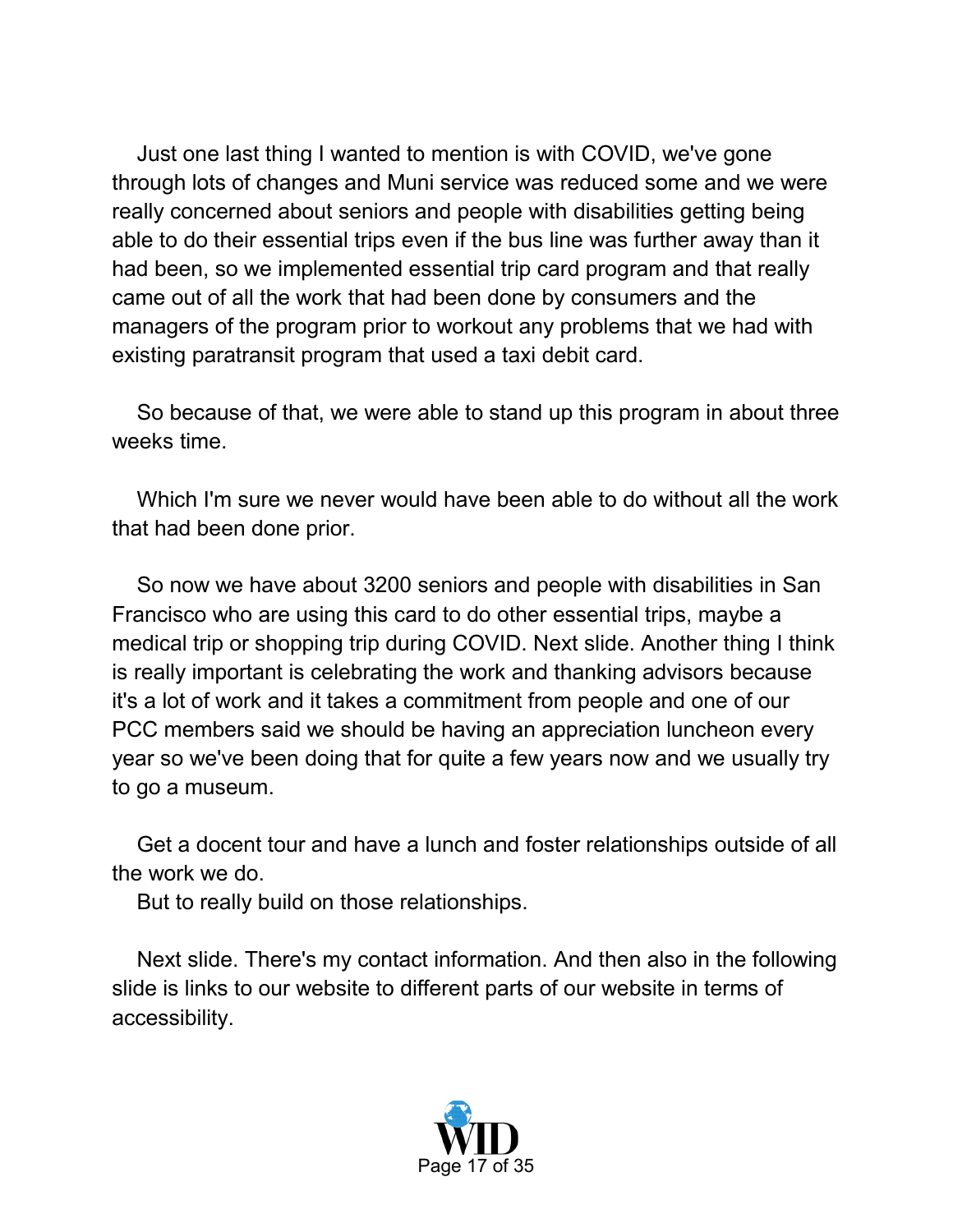I appreciate you having me here, I know there's a number of other speakers, I hope I didn't take up too much time. I'm more than willing to take questions. I think there are a few in the chat I haven't had a chance to look at yet.

>> DRENNEN SHELTON: That's okay, Annette, we'll get to the questions when Ernest is finished. A reminder to our attendees if you have questions, don't worry about waiting, just go ahead and put them into the Q & A box.

Next we have Ernest Rogers, who is the chair of the Solano County Paratransit coordinating council and member of the Solano County transportation service agency advisory committee. He's worked in a variety of initiatives and programs focused on youth mentorship and currently works with inmates at San Quentin as a sponsor in leadership training and assisting individuals who are getting ready to return home. Ernest was born with osteogenesis imperfecta and is a public transit user. Ernest, thanks for being with us today.

Take it away.

>> ERNEST ROGERS: Thanks for having me. I'm glad to be here with you guys and as you heard awful the good news, to me it was good news because I've been disabled all my life.

And to tell you that growing up in an area where there's no public transportation for people with disabilities is amazing.

I grew up in the South.

A little town called Tolulu, about 15,000. Rough streets, everything, you know, nothing was there, in my time, with anything with ADA accessible.

I went to college. To go to my class, I had to go up about 7 flights of stairs.

Not 7 flights. About 4 flights of stairs. But I couldn't do it because I was in a wheelchair so I had to depend on my buddies that played football to carry

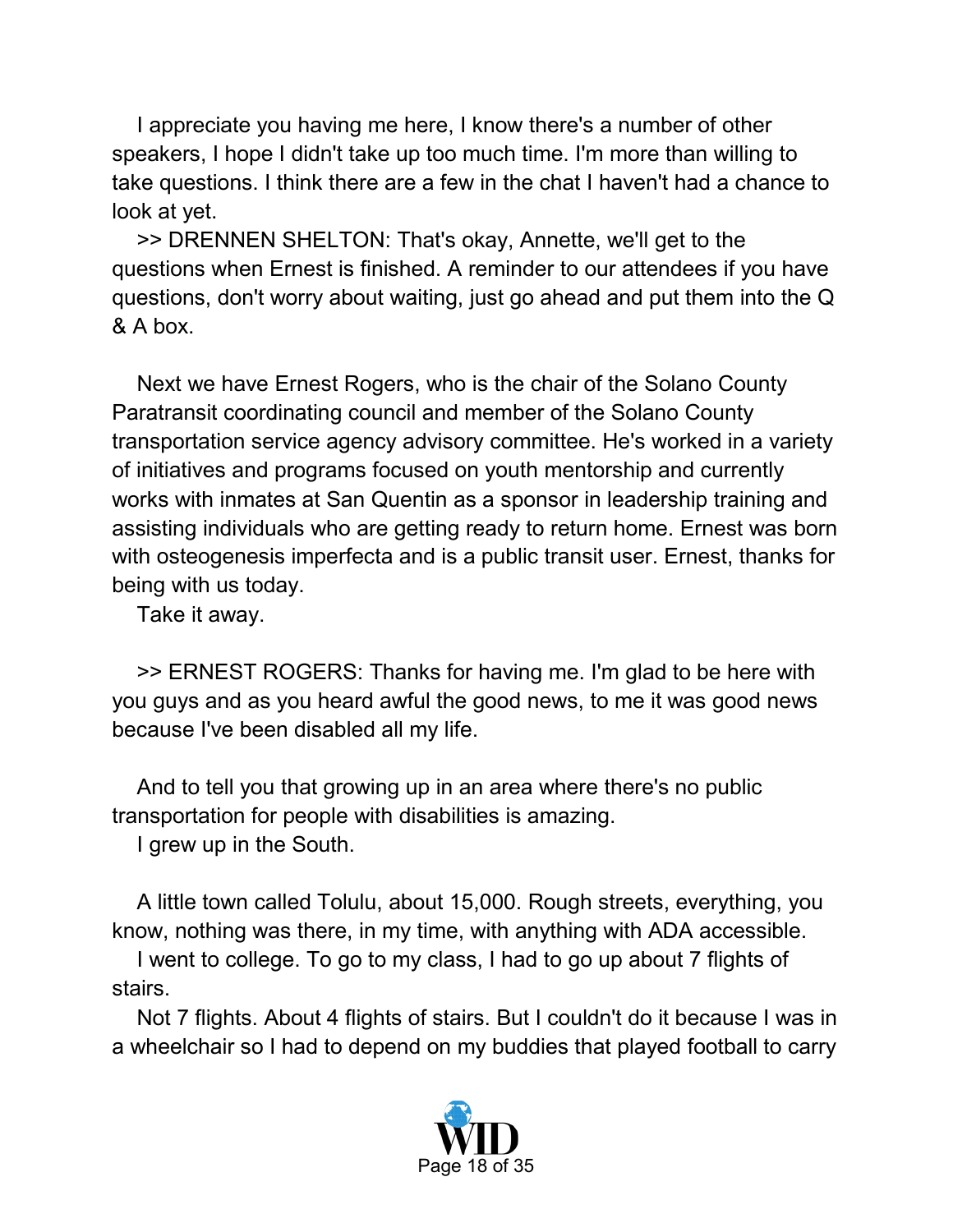me up. Good thing I was small at the time. I got a little bigger now, so that kind of hurts.

But what I want to talk to you about is what made me angry, and I'm going to tell you the reason why I use the term angry, because sometimes you had to get mad to get something right or to want to speak out and what made me angry was the fact that I could see all these people going around doing whatever they want to do and just as capable as I am, they might not have disabilities whatever, but we all wanted the same things.

And I wanted some things too.

One of the reasons why I'm in California and I'm glad I'm in the Bay Area because I heard so much great things about Berkeley being the access capital of the United States, back in the '70s and the '60s, because you saw about the demonstrations.

But there was change that needed to be made, still needed to be made. In 1990 came out with the ADA law, which had a lot of good things in t but we became the policemen of it, so we need to make changes. Now, how do we make changes? That's one of the questions I like to ask. After you get upset and angry, what can I do with change is don't just hold the anger, because you need to channel it to be productive. It's not only about us and getting to and from places, it's about the people that are behind us.

Those that come, the younger generation, the younger children that they don't need to see their disability as a holdup or something that could stop them from achieving the goals they want to achieve. So one of the things I found out because of my nice personality is that you make friends with people, all kind of people. One of the things that came out in one of the slides is make friends with the transportation agency and what I did was I started riding buses here in California and started talking to the drivers and speaking to them and once they saw me and found out I was a friendly person, then I could get maybe a free ride or a pickup maybe not necessarily on the curb because I couldn't get on the curb but maybe on the street.

So one of the things I want to talk about is how to make friends.

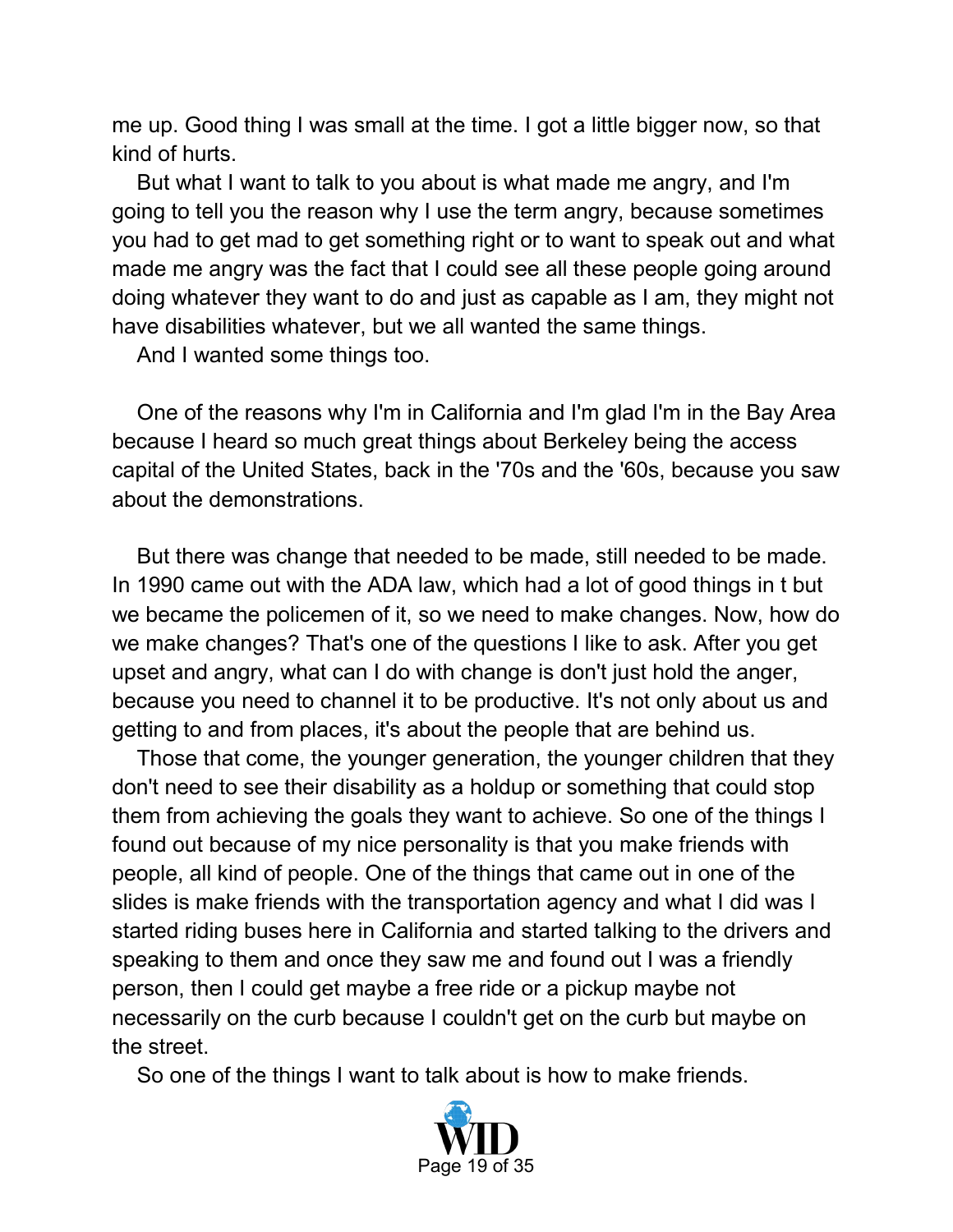A lot of people are sympathetic to us. Don't be too proud. I find myself being too proud to ask people for help, and it makes my journey harder. I found out the more I asked, the easier it got. People start seeing you as a person when they talk to you and start to get to know you. Those are the changes you can make. The reason I became a member of the Solano County Paratransit was because I got stuck, coming from Concord, about 8:00 p.m., got to the Concord station and I realized that the Vallejo bus didn't come to the Concord station at that time, so I had to catch the 80 route from Concord all the way around to El Cerrito Del Norte, I made the last bus. It's now about, oh, 9:30 at night, so I'm riding through Vallejo and just so happened that night I had to get sick.

So here I am coming to Vallejo and my home is not downtown where the main stop is, it's about three miles away.

And it's at 10:00 at night. Not that many traffic lights. And I had to roll right home in my power chair at night without any lights.

And I'm out there sick, and I'm upset, I'm saying why the bus couldn't run just a little later, why this and why that.

So when I got home, it just so happens in a week or so I received a pamphlet and the pamphlet talked about coming to a Paratransit meeting.

I went. And I told them my story.

I told them how would you like to be out there that time of night, and I'm small, and it's dark outside.

I had no lights on my chair.

The streets were dark. It was just a mess. But they sympathized.

And they asked me, could I come back? So I started going to the meetings, then I joined the panel.

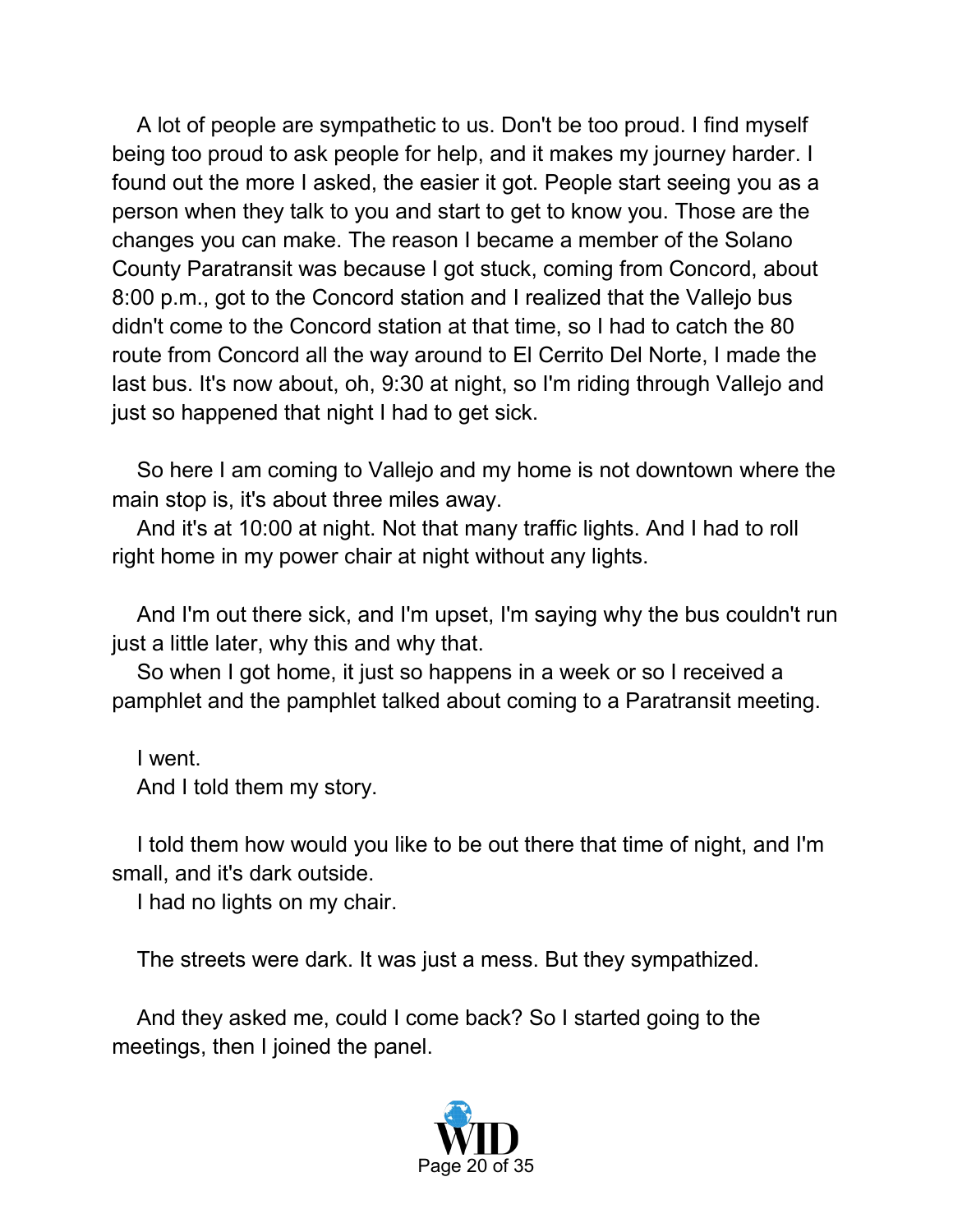By joining the panel, we were able to make so many changes. Right now we have a system where if you do get left at the bus stop at night, we have a system now where we have Faith in Action, you can call a couple of agencies and they have vans that can come pick you up and take you home, if you are that late. But see, that never would have happened if I didn't make friends. It never would have happened if I hadn't been there and spoken my voice. You don't have to be rude, but you do have to let them know that you mean business, and that the customer ‑‑ see, I graduated in business administration.

And one of the things I found out, a lot of people say the best thing about a business

is the product. No, that's not the best thing. The best thing a business got is the way it looks. No.

The thing that makes a business important is the people.

Who you work with. Who you reach out to. And how you respond to your customers.

Because if your customers don't come, you don't make no money.

And that's one of the things I found out.

So people are an important aspect. And see, we can't get things done because people don't know what they need to do for us.

I've been in places, it's funny, I had a guy bring a wheelchair to my house. Now, I'm 4 feet tall. Well, 3 11. And the guy brought a wheelchair for somebody 6 feet tall. Now, how did that work?

It doesn't work. So I had to complain. And I said look, man, I appreciate it, but this ain't gonna work. And I had to show him. I had to go around with that wheelchair for a while because you know how hard it is with agencies.

So I had to wait. But I had to complain.

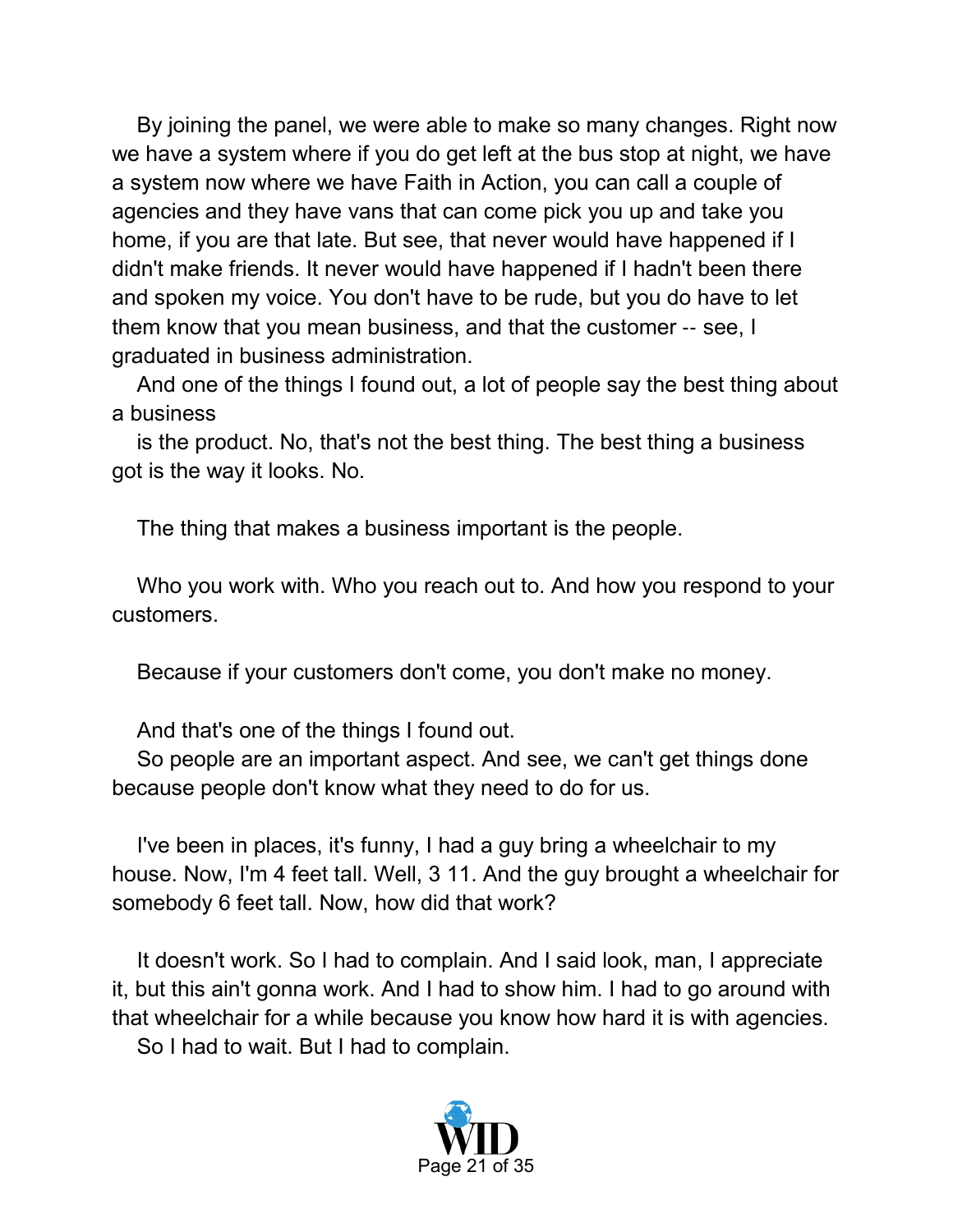And I had to do it patiently.

By patient, I had letters written. I had my doctor write a letter. I had my friends write a letter. And do you know those things got read.

And people responded. And they responded positively.

#### See?

If you're upset about something, that's fine, but let's put it towards the positive way. Let people know what we need and say it, like the 28 day sit-in. Man, I imagine people were having problems trying to get around all the wheelchairs and stuff, man, what's going on? And they asked them. Hey, now look, we do have buses. So that's what I'm saying. We can do stuff very constructively and that's what the advisory committees in our County, Solano County, I like it. I'm telling you, I enjoy being on it.

I enjoy being the chair. And being the chairperson, you can kind of guide the conversation, and they see me on a regular basis, so they are always aware that hey, people with disabilities need to be heard.

And that's what it is, we need to be heard. That's what voting is for. If you don't vote, you can't say too much.

But if you vote, then your voice has been heard and you can say that you did not like it. Okay?

Or what you can do to help it. But that's pretty much all I have to say about it.

If you have any questions are, now, I can give you some other things, you know, about other cases where riding in ‑‑ okay, I'm going on give you another story. This is a good one. I worked at Napa State Hospital.

This is the way the bus is run. It's a ten-minute ride by car. It's an hour ride by bus.

I used to have to be at work at 8:00 in the morning.

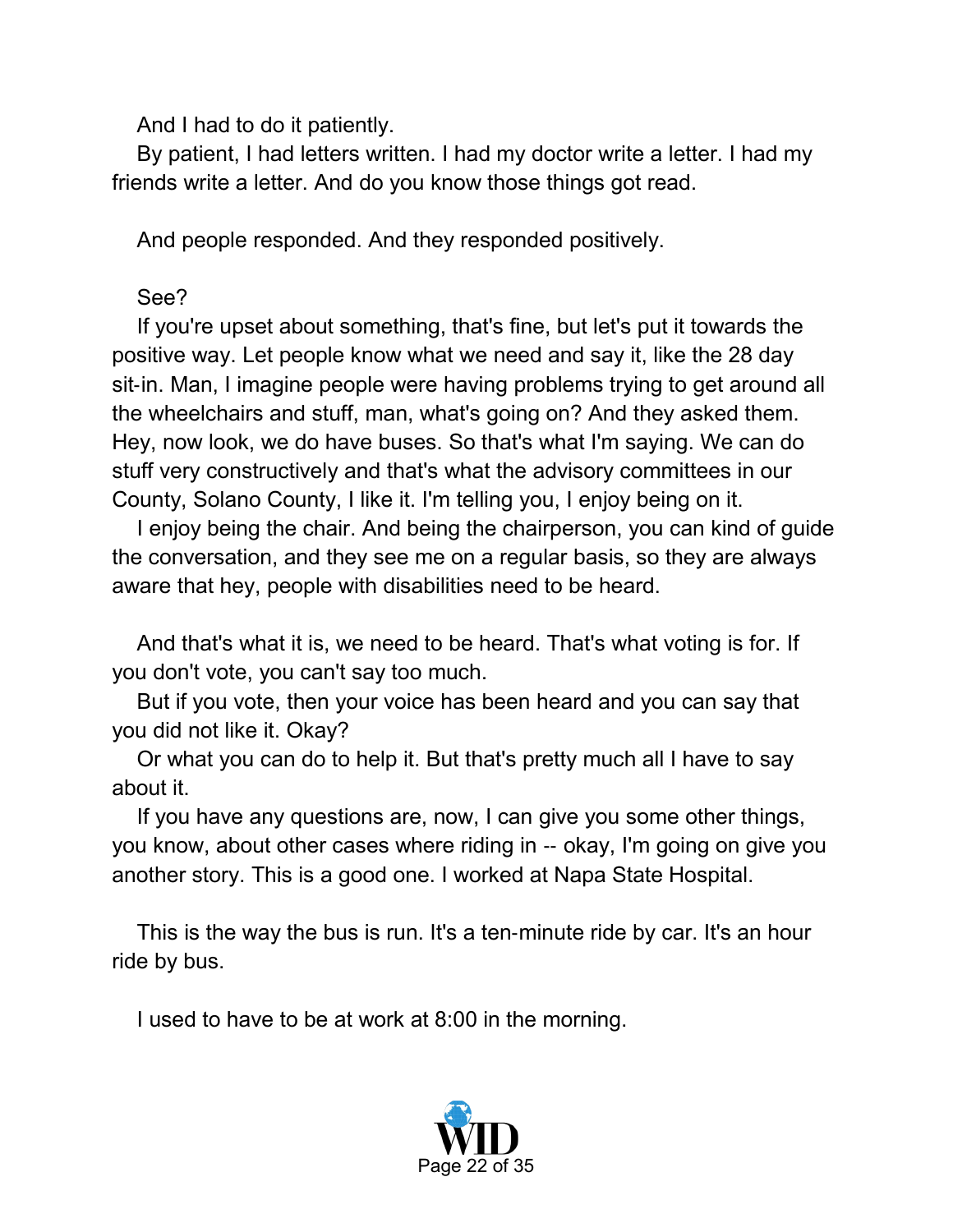I would get up, go out of the house. Now, the bus did not pick me up at the house.

I had to go to the bus stop, which is about, I'm trying to see, about 7, 8 blocks from here. I would make it there sometimes and guess what? I made it late.

So I would have to make it early. So I would make it early. But then when the weather gets cold, now I'm out in the bad weather in the cold, early, waiting on the bus.

So that was difficult.

But anyway, not to say the least, I still made it to work, and made it on time.

But one night, I got out of work, I went across the street, and the sun had started setting earlier so it got darker earlier.

I'm out there at the stop by myself, same stop, same time, and guess what the bus did? Straight on by. You know why? Couldn't see me.

But I had the number for the dispatcher.

And I actually knew the dispatcher. So when I called, I said hey, the bus left me. He missed me. He couldn't see me.

And you know what they did? They sent a van to pick me up.

And guess what? The van took me right to the door to my house.

So I mean, I got a little nice ride out of it but we got to talking and then I began communicating more with them about what would be better for this situation too. Because when you speak up, people want to hear what you got to say. When you speak up and you're friendly and. They are aware and they want to help, that's how it works.

And that makes the system work.

But that's it. That's all I have to say. Anybody got any questions, I'll be glad to answer.

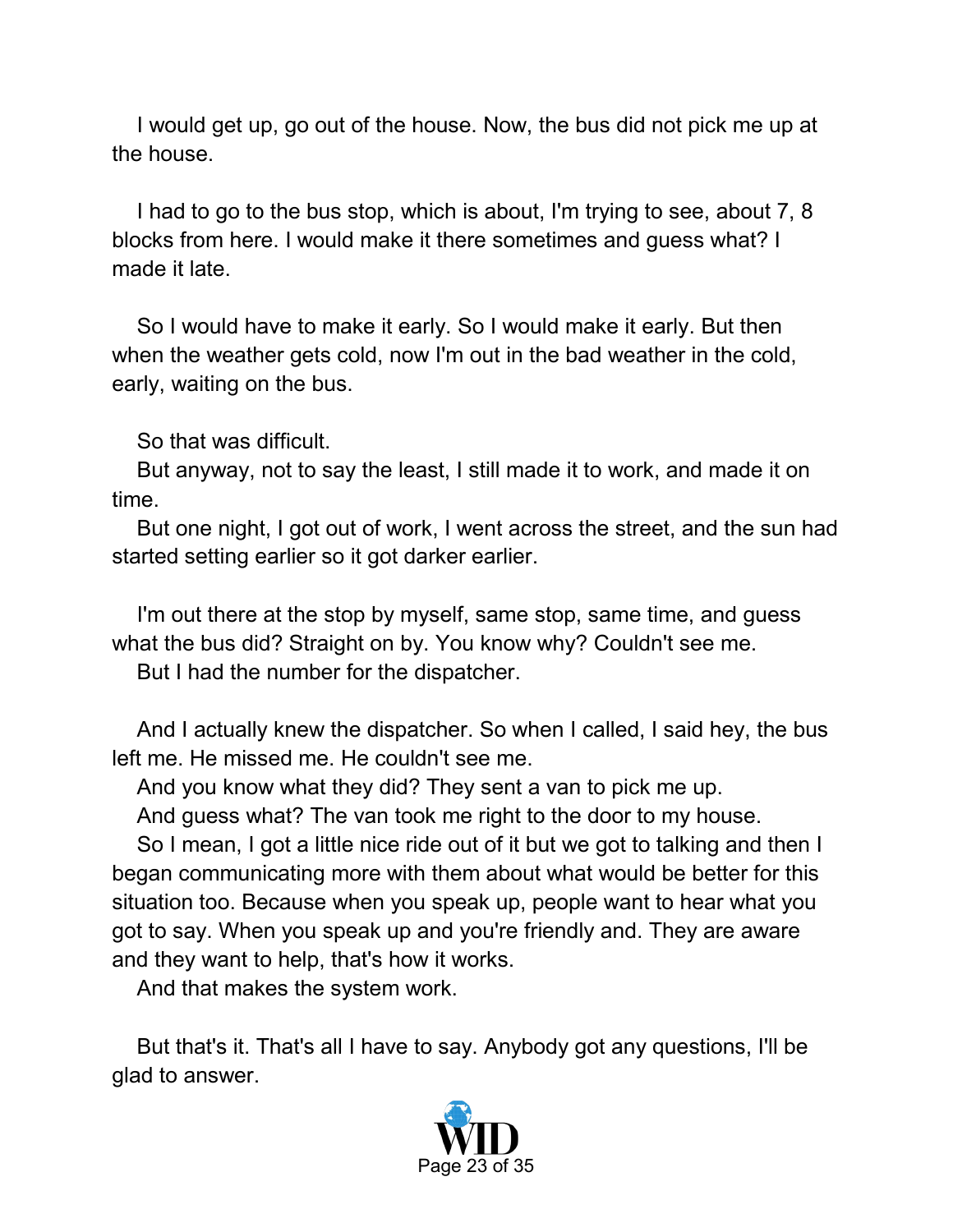And believe me, I've been hounding this thing for ‑‑ I don't want to tell you how old I am, but I've been around for a while, I've been around since the '60s. So I've seen the changes made and I like the changes now that are made and the people that come after me, they got it made way better, and we can make it even better because more people are listening. Like this group is listening. My group is listening. So it's an open door and we need more participants because the more voices we got, the more people hear.

Thank you. Any questions? We'll wait on the question and answer time. So if you have any.

>> SHIMON ISRAEL: Thanks, Ernest. We've alluded to just the power of personal narrative and anecdote, so I personally enjoyed the stories.

I would like to hear more at some point.

Now we're turning to the Q & A portion of the outreach, there's a little bit of presentation after Q & A part, so I would encourage people to stay on after that. Here I encourage people to share their questions in the Q & A box or in the chat. I see a few have been primed and I think the first someone directed at Annette. I will read it. Has there been something to address the pass‑ups of PWD's who are physically disabled such as walkers or crutches but not in wheelchairs? Muni frequently does this.

>> MARSHA SAXTON: I can respond to that, Shimon.

>> SHIMON ISRAEL: Okay, Marsha.

>> MARSHA SAXTON: The examples I gave are a very small segment of the issues that were raised. We have hundreds of pages of documenting the complaints and concerns from our participants, so yes, that one was definitely registered as a problem.

And this is a good example of getting in touch with the agency.

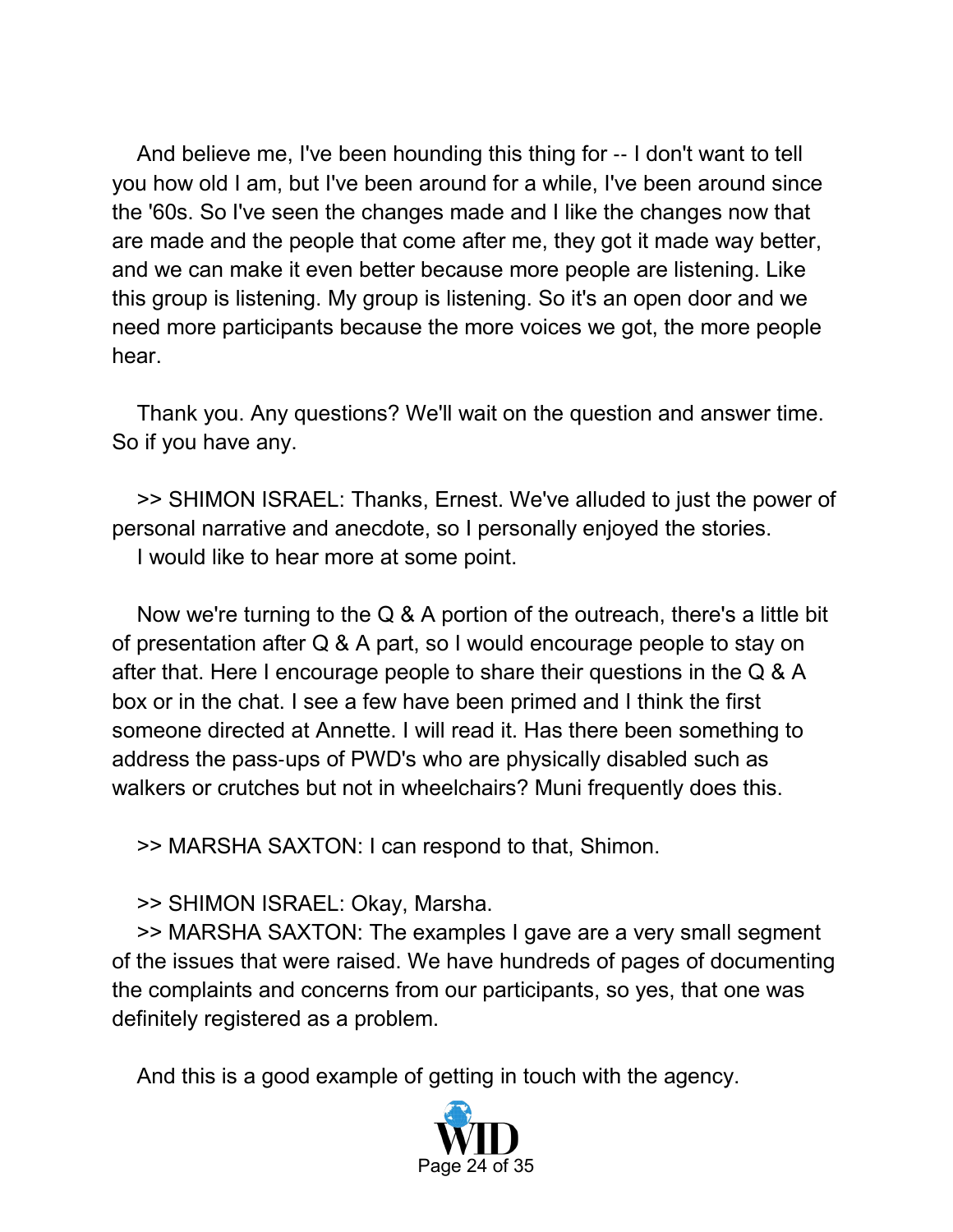In this case, it looks like Muni, and filing a complaint. Put your voice out there. Say this is not acceptable. Thanks.

>> SHIMON ISRAEL: Annette, did you want to add anything?

>> ANNETTE WILLIAMS: I would say the same thing. It's just as important, it doesn't matter what the disability is that someone has. No one should be passed up. The only time when a passup would be warranted is if everyone at the top is being passed up because the bus is so full that it can't take additional customers.

But we're very clear in our training with operators that they really, you know, when someone has a visibility disability, it's even more important to stop and explain, you know, what's going on, why you're going past.

And I know that can be difficult because then people try to rush on the bus and it's so packed you can't get people on.

But Bob is absolutely right. It's just as important, no matter what the disability that someone has, that they not be passed up.

>> SHIMON ISRAEL: Next question was about the three‑wheeled scooters that were discussed and the Golden Gate park.

>> ANNETTE WILLIAMS: So the Golden Gate park is the bicyclist, the adaptive bikes. The adaptive scooters are throughout the city.

The different companies have different pilots they're doing. I think what Bob had asked was is it possible to purchase one yourself, that type of scooter. And my understanding is it is, Bob, and I'll get more information for you about the manufacturer.

You know, who makes it. But did I come across a guy on the street who had one.

And I asked him about it because I wanted to know.

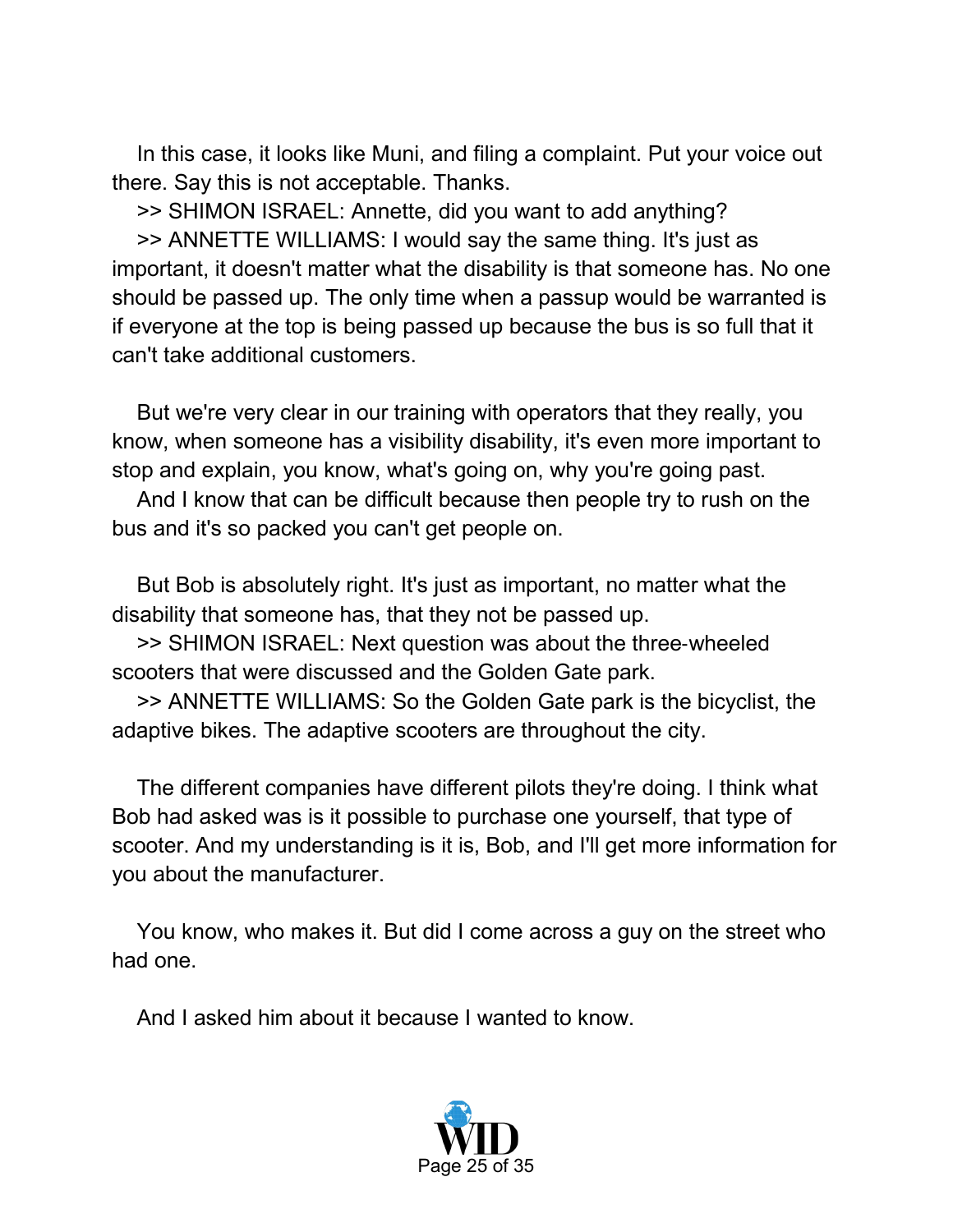And he is it had been really helpful to him. It was one that he owned himself.

So I know that they are available.

So I will try on find out more information for you about who is the manufacturer and how to get ahold of one.

### >> SHIMON ISRAEL: Okay.

Next we have a comment or a link to an article, which is just about the disability community being left behind with vaccinations.

So there's a link in the chat that people can link to if they're interested in that article.

Beyond that, we don't have any questions, but I will take a moment here to pause to encourage folks to either within the chat or within the Q & A box to provide any questions for the panelists.

Okay. Well, there is kind of a blue sky exercise that we'll have later in the presentation, so there will be an opportunity to hear more of your kind of ideas and input. But I guess we can we can resume with the presentation if there's nothing else.

Okay. This is a slide about transportation advocacy and Annette described in her presentation the Bay Area has a very storied and significant history of independent living activism, which includes transportation.

This movement has very much been a bottom up movement led by activists, and, you know, it's a challenge but it's important to recognize that civil rights at the government level does not have a watchdog role and is generally complaint driven, so that unfortunately at times the role of the public to be rabble rousers to remind people of the challenges that they experience in their lives. Decision makers are not off the hook. We need to

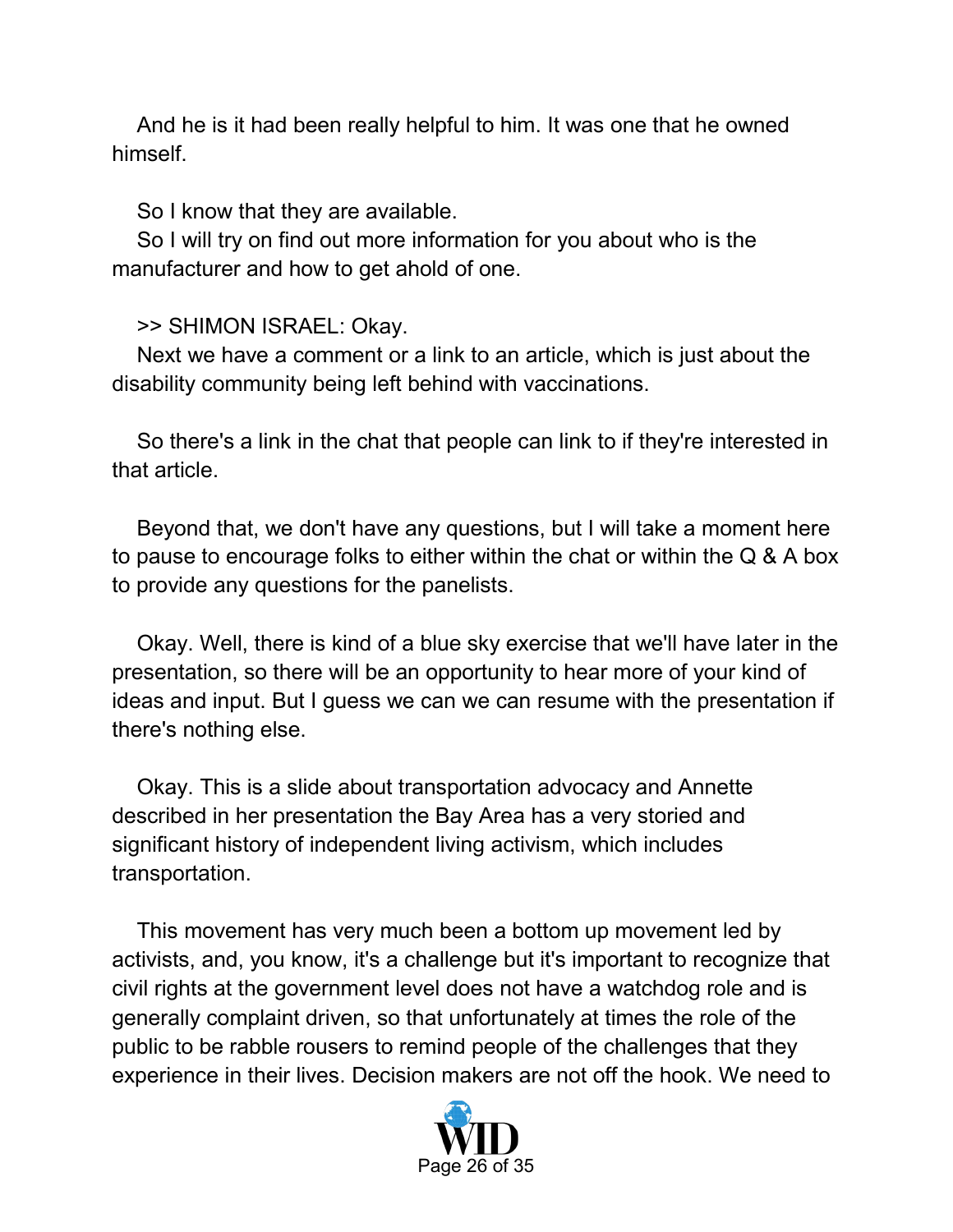hold their feet to the fire, so to speak. And there are various channels through which advocacy can be implemented, making comments at public meetings, making formal complaints, engaging the media to put pressure on decision makers.

And as we heard from Ernest, the personal narratives can be very powerful for decision makers to hear. For example describing what it's like for people to transfer between Paratransit systems, many people on the presentation now, many people assume it's like a bus transfer, but we know it's a lot more difficult. And the sharing of personal stories can really convey the challenge of these experiences.

It's good to be involved generally. Get connected to develop relationships with transportation agency staff to better understand the legal and financial landscape.

Such relationships could be helpful in understanding what's in the realm of possible, you know. We're all dealing with a lot of varied constraints. It's good to have our eye on the prize, but it's also good to be aware of where the challenges that we're confronted with. There are conflicting priority, budgeting and staffing constraints.

Good to be vigilant to be aware of these but to continue to march through them.

And then lastly, I want to underscore the importance of connecting directly with elected officials.

They do represent you. It's important that they hear from you early and often. And you continue to be engaged with them.

And then I think Marsha is going to take this slide. >> MARSHA SAXTON: Right. Okay.

This is a little opportunity for us to share hopes and dreams. We will collect these.

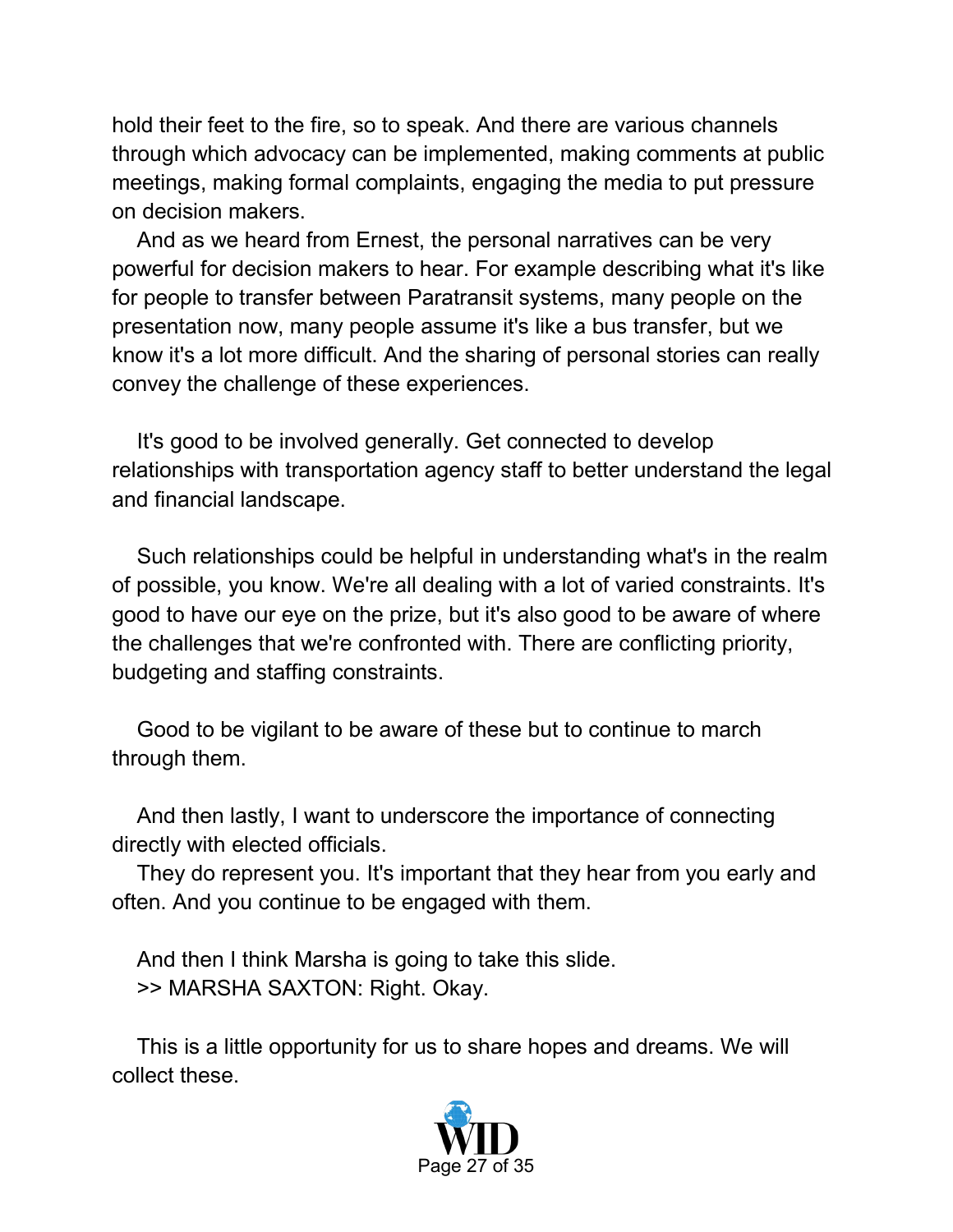And Daveed is suggesting that we allow participants to speak. We were in the webinar version of Zoom, and I would have to confer with my colleagues about doing that. There is a way, but I'm not sure how to do it myself.

>> DRENNEN SHELTON: Yeah, if attendees want to raise their hand, I can unmute you.

>> MARSHA SAXTON: Yeah, Daveed says some people are on the phone.

So what I vaguely remember about Zoom is you can go to the participant list and enable them to talk.

Kat, are you aware of how far to do that?

>> DRENNEN SHELTON: One person is on the phone but they're in listener mode.

>> SHIMON ISRAEL: Yeah, we can allow them to speak but we have to know who has that interest.

>> MARSHA SAXTON: I'm presuming it's Daveed. Well, okay, let's go ahead with the exercise for people who have access to chat and then we'll see if we can get Daveed's participation.

So the question for consideration is, what would you imagine if you had, for example, \$100,000 or if you had \$10 million? What in your wildest imagination is options, resources, vehicles, services that you would like to see? And this is a sky's the limit kind of exercise.

So, you know, including time travel or whatever, we want to open up the box outside the box thinking to share our creativity and we'll post these on the website or for discussion right now. So take a few minutes.

Go for it. Share your thoughts in the chat.

Is there a way to enable Daveed or somebody on the phone to speak?

Somebody else's phone or somehow get Daveed?

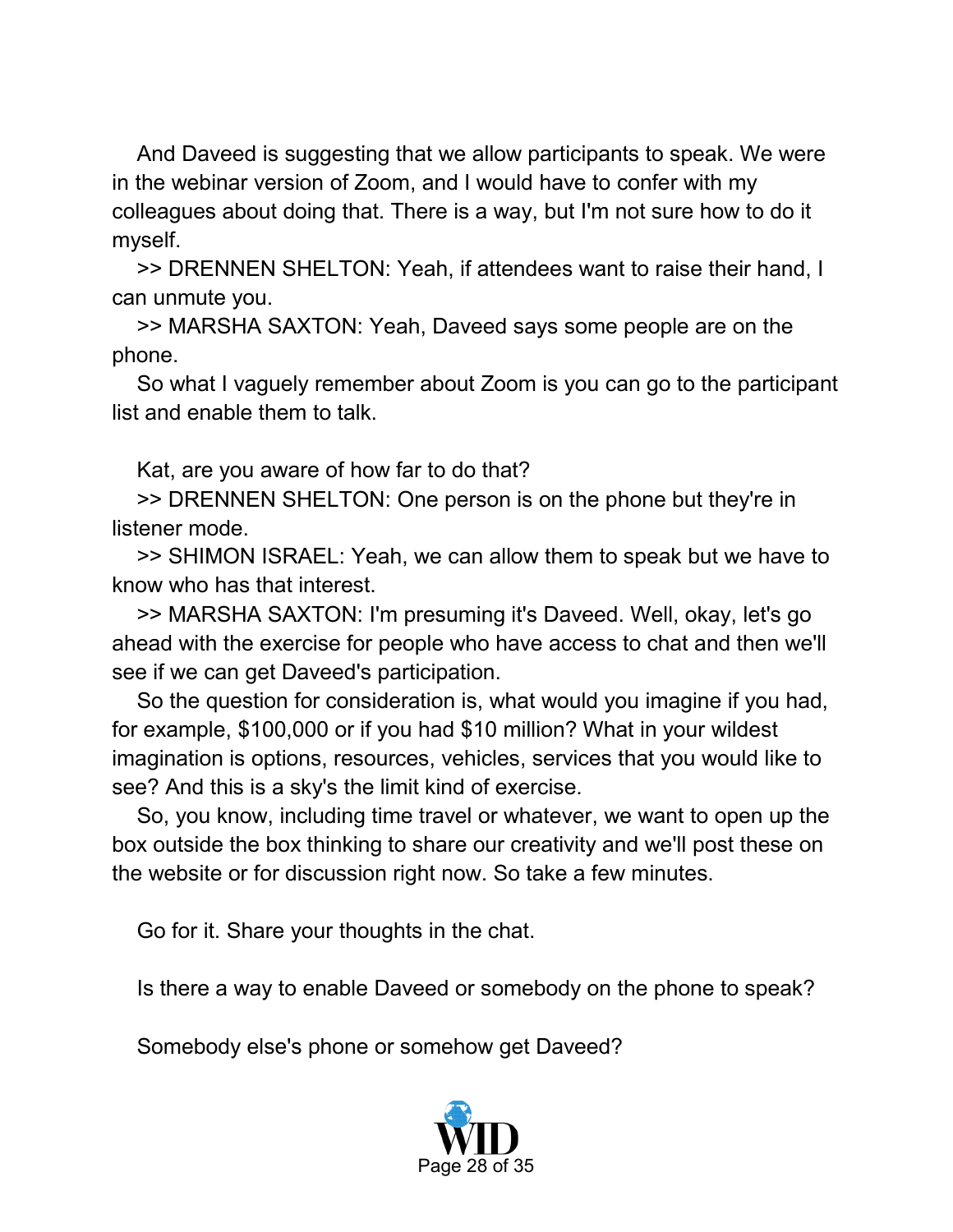Daveed is on Zoom.

>> SHIMON ISRAEL: You'll have to unmute yourself, Daveed, or maybe we can unmute you.

>> MARSHA SAXTON: Daveed, can you unmute?

>> DAVEED MANDELL Sorry, my voiceover is speaking on my iPhone at the same time. I had to look for the mute button. I don't exactly remember what -- I had a number of questions.

But I feel as if, you know, we know how to advocate. And frankly, with all due respect, and I want to give Annette credit where credit is due, I can that Muni has made much more progress than many other transit agencies. And I think that's partly due to such staunch advocates as Roland Wong and the late Lamenta Jule McGinnis who many of us miss terribly.

But I also want to say that we know how to advocate.

We know what we need. And a number of us are organizing a coalition of transit‑dependent riders because we feel that transit agencies haven't paid enough attention to us.

Those of us who are captive, we have no choice but to use public transit. We can't use the bicycles and scooters that you mentioned, Annette, those of us who are blind, for instance.

Someday there will be autonomous vehicles, and that will be very nice and we'll be able to drive or be driven.

And so we have a lot to look forward to. And we hope that we can work in partnership with all the transit agencies in the Bay Area. I want to say one more quick thing.

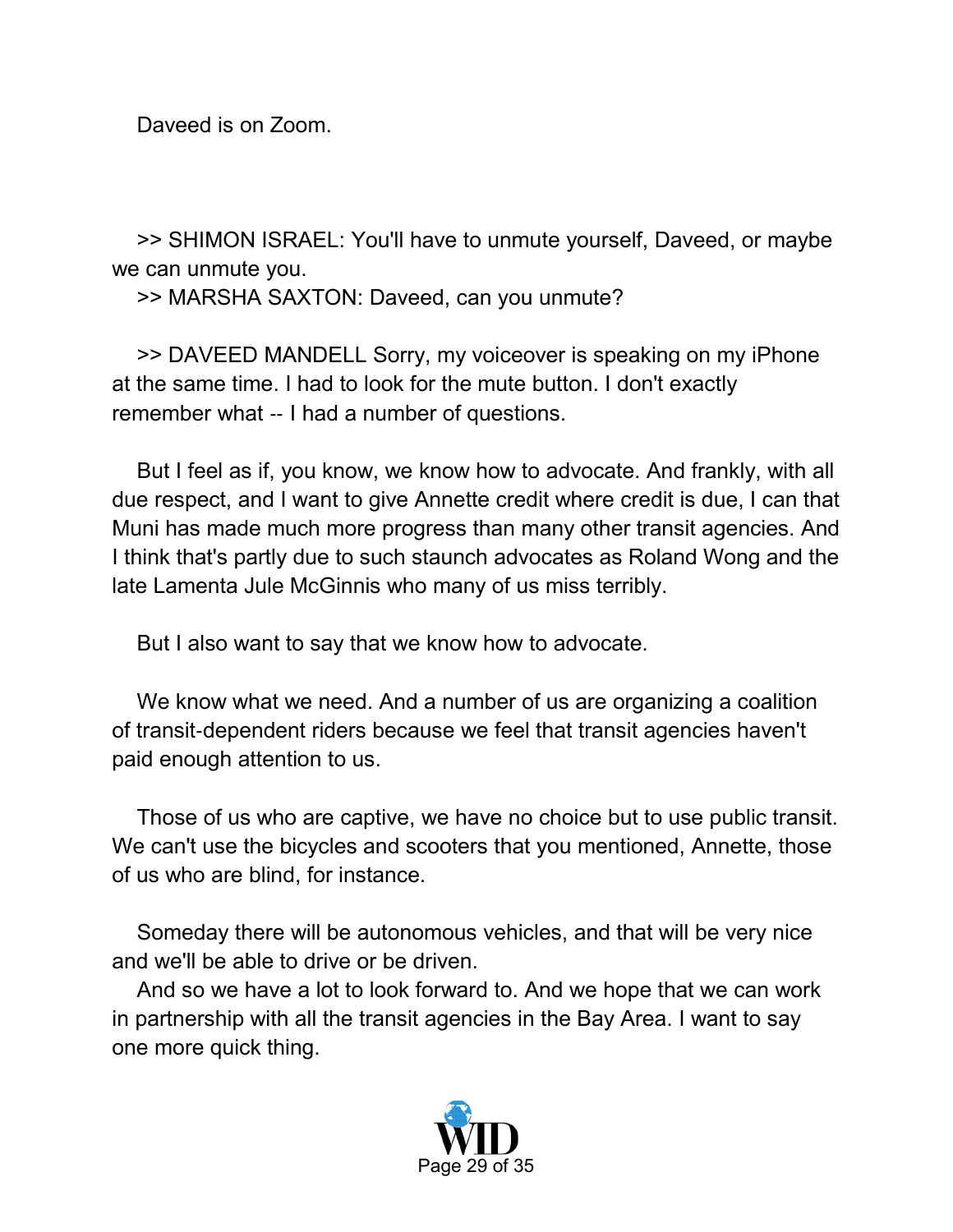I represent the American Council of the Blind. I've just been appointed to their transportation committee. And we have been talking about, calling for the complete restructuring of ADA Paratransit, that it must become same-day service and that it must be linked not to the availability of fixed route transit, but, rather to the inability to drive.

So I want to prepare you for that eventuality. We don't know when we'll bring this up. Maybe next year. But I know that it will be coming up soon. So thank you.

>> MARSHA SAXTON: Great. Thank you, Daveed, very good news that you're organizing many that way. We'll post the contact information on our website. So we'll be in touch about that.

>>SHIMON ISRAEL: Marsha, as people post to the chat or Q & A, do we want to read them out loud?

>> MARSHA SAXTON: Okay, I see. I would like to see spontaneous accessible transportation ‑‑ okay. Yes.

And Richard, 24 hour accessible transportation for seniors and people with disabilities. Just like everybody else. Excellent.

Any others forthcoming? >> DRENNEN SHELTON: I have unmuted Jenna.

>> JENNA RUBIN Hello, everyone. I wanted to make one comment with regard to the desire for things that are done on behalf of accessibility to also be when and if possible very labor progressive and it seems once again that the TNC's, which really gets down the Duopoly except for tiny little markets, we're looking to them and I think that access fee I've been paying it, it's nice to know that it hasn't all been used but I want us as we build the system of our dreams where there's integration to also appreciate that as we expand same day service and on demand for all of the people who need these many forms of transit, that we try to find ways to

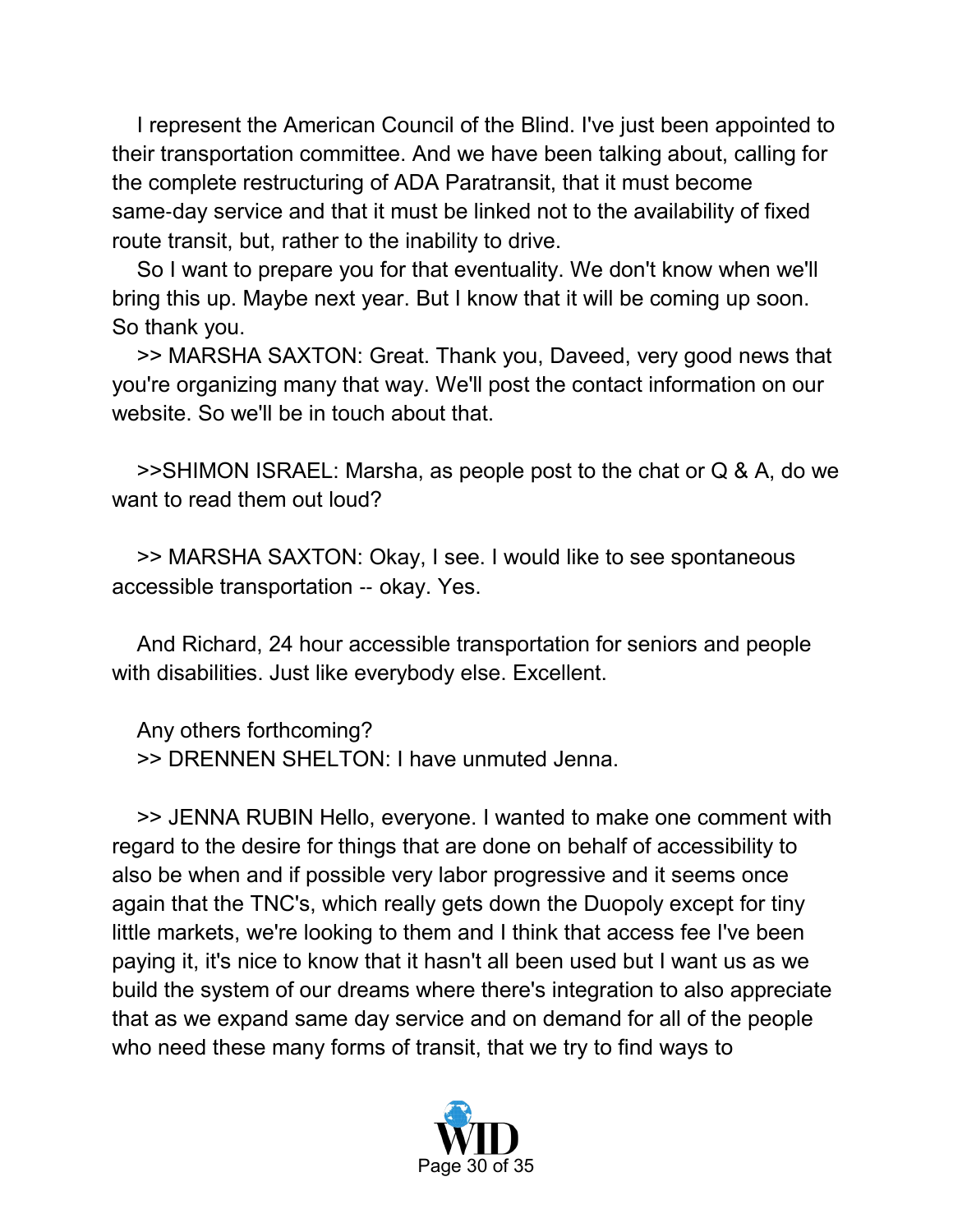incorporate the existing labor pool and even the vehicular pool of accessible vans and getting more appropriate vehicles for the job.

Because I would hate for us to not ever use unionized labor. I just want to make a pitch for keeping that right there front and center. Thank you.

>> MARSHA SAXTON: Thank you. Excellent point. And someone is commenting. \$10 million. Yes mark. And someone is commenting, "\$10 million? RE-think & Develop prototype accessible busses, in all lengths but not stick to the standard dimensions. Make door entry maximum feasible and not minimally feasible. Then tour them around the Bay Area first, making sample passenger trips to each transportation agency, to MTC, to county transportation authorities. Then go to nearby metro areas. Seek production funding from Caltrans as well as US FTA."

Yeah this is "nothing about us, without us", so lovely specific suggestions about how to include maximal input from the community. So thank you.

And Justina from CRIL is agreeing with something that Drennen said. "Spontaneous, accessible transportation. I'd also love for people with disabilities not to have to jump through hoops in order to apply for the programs and services." Yes. "It doesn't make sense that a person whose transportation options are limited should have to figure out transportation to apply to participate or get a discount, etc card applications or paratransit apps." Excellent point. Yes, the hoops are absurd. These are good.

>> ANNETTE WILLIAMS Marsha, could I just address that comment about ETC? Because I think that's a really good comment.

And it was one of the things we were concerned about when we started the program.

So we tried to make it as easy as possible. All someone had to do was call 311.

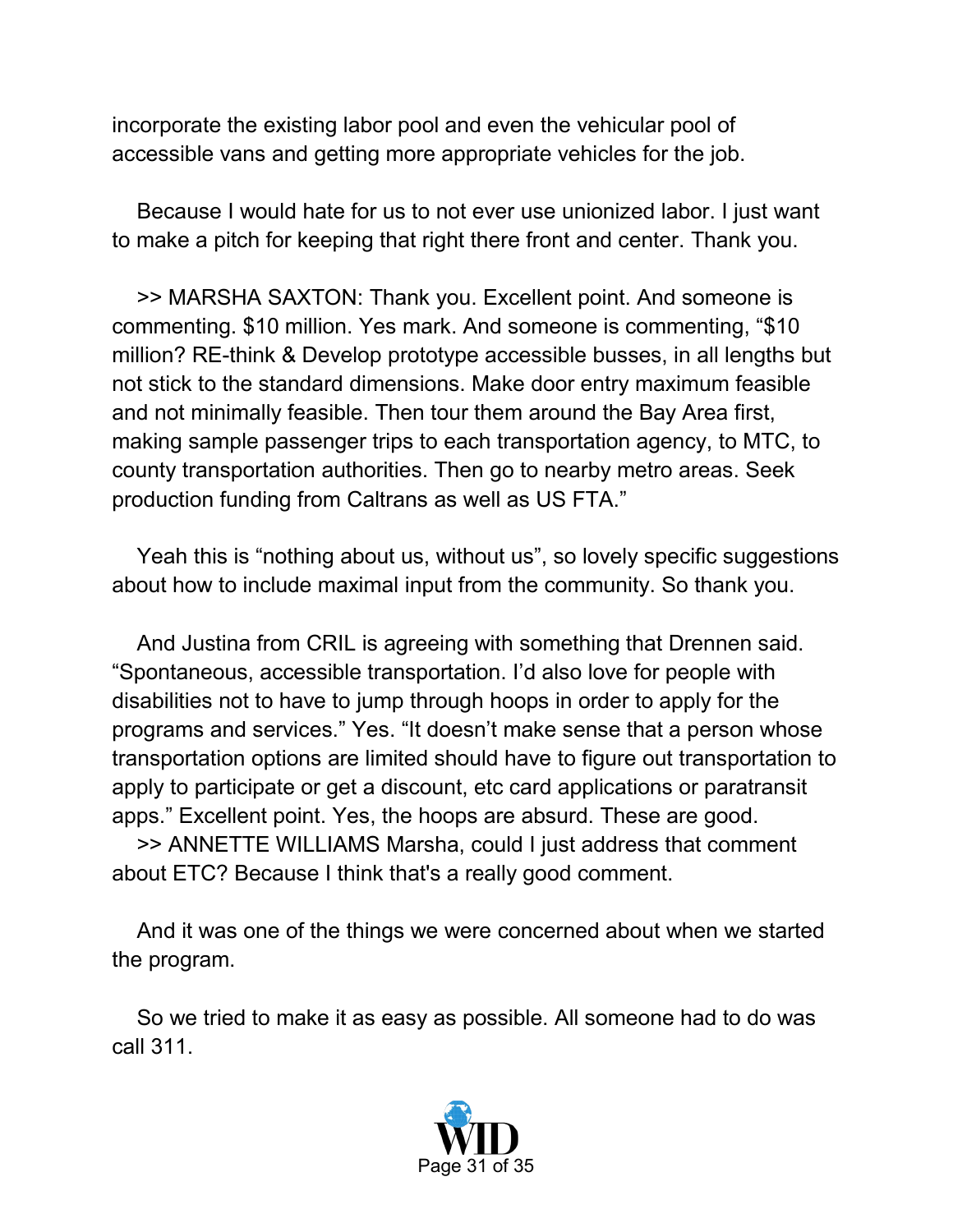And then they were transferred, you know, 311 saying I need this program, which we advertised around to all the bus stops and tried to get out through social service agencies and any way we could and then they would be transferred from that call directly to Paratransit where they would do the intake over the phone so they didn't have to send anything in and then they would be registered for the card and the card would be sent to them.

We gave them time to send their verification if it was a driver's license or whatever to prove their ge. We were cognizant of that, people need this quickly and easily and not have to go through a lot of hoops to make it happen.

So that was something we took into consideration

>>MARSHA SAXTON: Good, thank you Annette, excellent. Okay.

"Require more transit only agencies and transit agencies to use all carpool or bus only lanes,

such that any express bus trip is no more than

two times the time it takes for a car to commute. So transit becomes somewhat time competitive with autos." Okay. Good suggestion.

"Raise fines for traveling in bus lanes and for parking in bus zones. Then use the local share of those fines to buy more ramps, taxis, and paratransit vans." So thinking budget.

>> ANNETTE WILLIAMS: Could I mention one other thing about that? One of the things we've been trying to do at the state level is to get the state to allow us to issue tickets for cars driving in the transit only lanes, you know, similar to red light running tickets, and that's been a steep endeavor so far. But I think that's one place where advocacy could help, you know, is getting the state legislature to understand how important it is to keep those transit lanes open so they could be there for people who are on transit and enforcement is always important to making things happen.

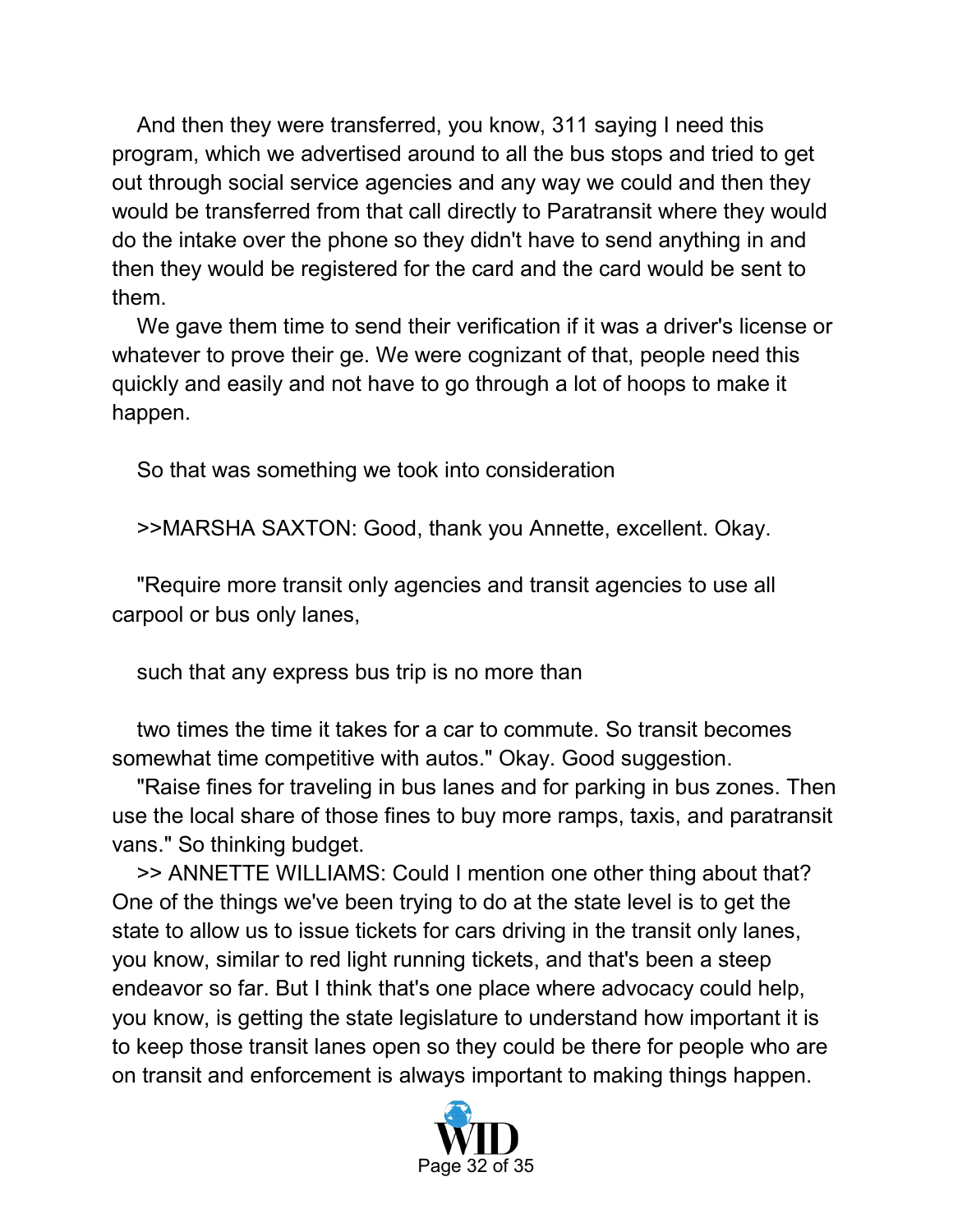So if you have easier enforcement methods, then it's more likely to happen.

>> MARSHA SAXTON: Thank you, Annette.

Okay.

I'm guessing that's all of the brainstorm suggestions. For now.

So we can proceed.

>> DRENNEN SHELTON: Okay. Good. Those were some good things to hear from you all.

We are just about the end of our time together today, and while this TRACS project is coming to a close, it doesn't mean that the conversation has to end.

Later this week we'll send out this presentation to you, as well as a list of the attendees who registered for today.

If you don't want to be included on that list -- if you don't want to be included on that list, please let us know by Friday that you want to opt out, you can send me an e‑mail, and we won't include your name and e‑mail address.

But in the coming weeks, we will also be publishing all of our TRACS documents and

additional resources on the WID website to help you with your transportation advocacy. We don't want you to stop there. We want to issue a challenge to you today.

Daveed mentioned that lots of you are transportation advocates, but some of you aren't.

It's what we heard during our research.

Some of you are new to advocacy and you're frustrated with the system. So our challenge is this.

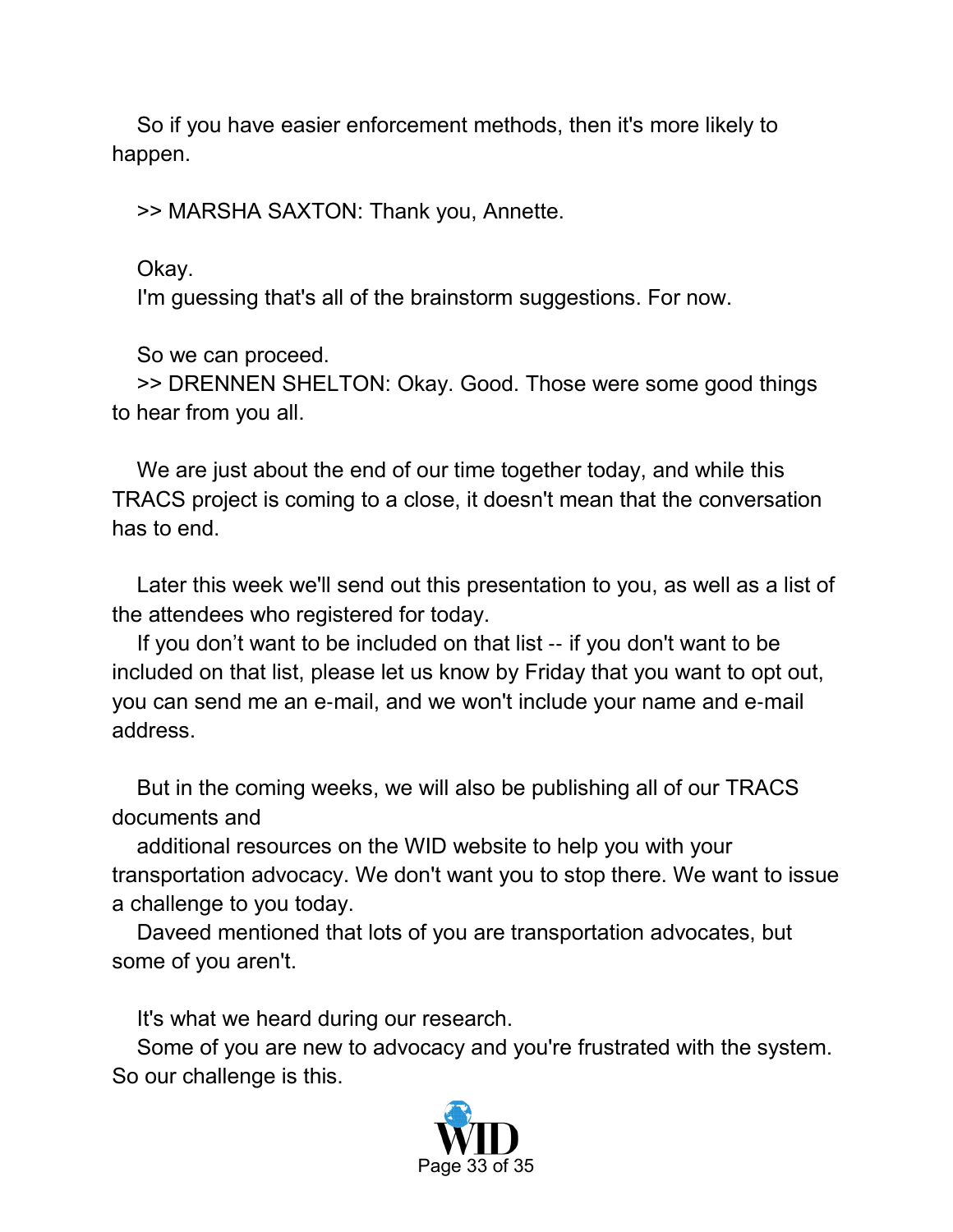In the next month or so, we would like you to deliver a public comment at a transportation agency meeting or at an MTC meeting.

Write your experience down and e‑mail it in or attend one of those virtual public meetings and raise your virtual hand to make your comment.

We want you to tell the decision makers about the transportation problems you're facing. Last week, we issued a similar challenge to our colleagues at the transportation agencies. We asked them to reach out to a disabled member of their agency advisory board or to their local independent living resource center.

We asked them to be more deliberate about creating relationships with the disability community so that they could better include disability perspectives in their work. We told them that reaching out and doing this is not going to be easy, and I'm going to say that to you today, if you're not used to giving public comment, it will be a challenge, and it may feel scary.

But we really need all of our voices at these meetings in order to make transportation systems more accessible to everyone.

So we'll go into the next slide.

Like I said, we will e-mail this out and many of you already have this presentation.

But you'll have our contact information there. I want to thank you all for being with us today.

And again, in the coming weeks, we're going to follow up and provide our presentation and let you know when all of the TRACS documents are up on the website.

Again, tell us by Friday if you do not want your information shared. But I do to want say thanks for your time today and thank you for being here with us.